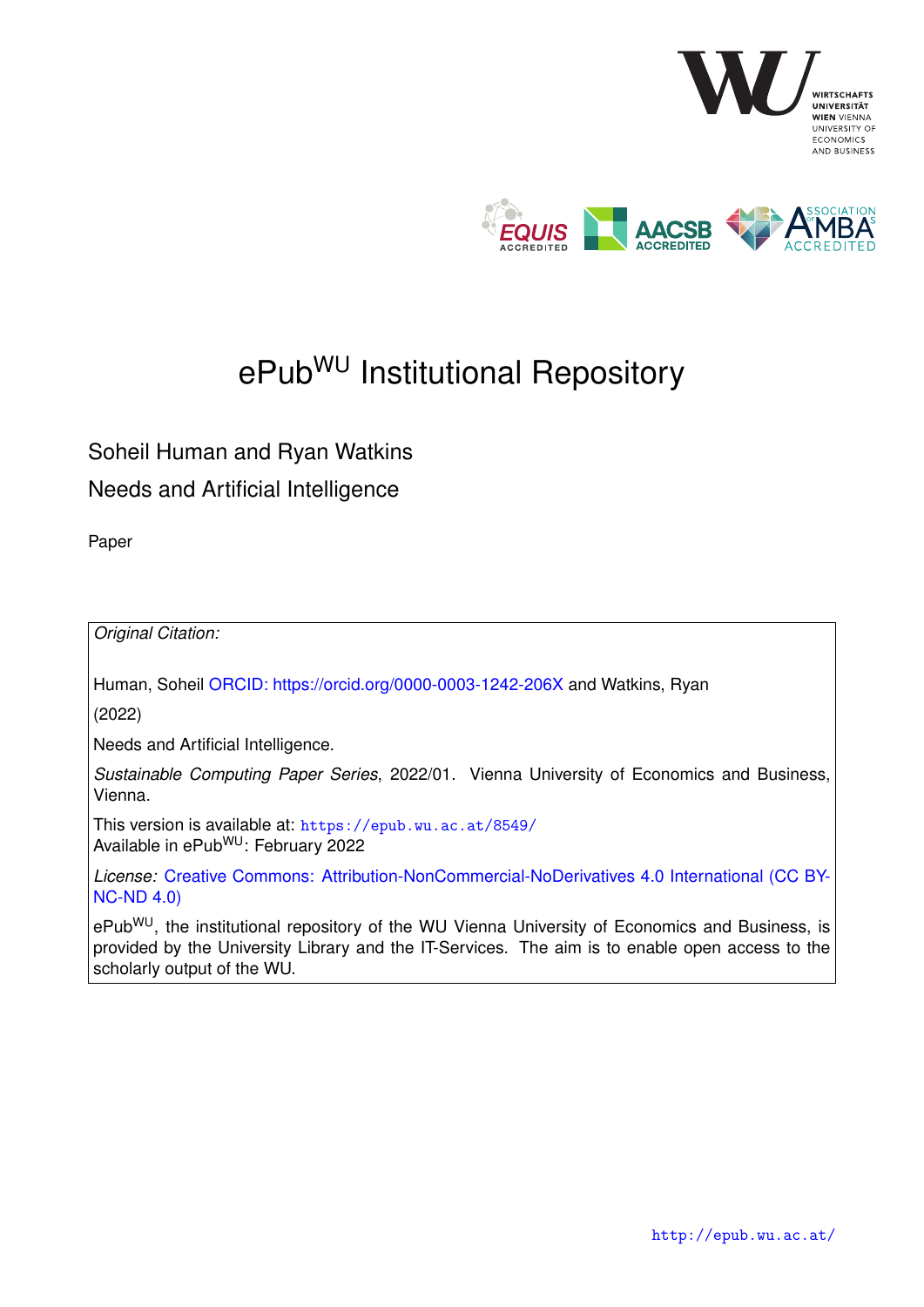Soheil Human<sup>1,2\*</sup> and Ryan Watkins<sup>3</sup>

<sup>1</sup>Sustainable Computing Lab, Institute for Information Systems and New Media, Vienna University of Economics and Business, Welthandelsplatz 1, Vienna, A-1020, Austria, EU. <sup>2</sup>Department of Philosophy, University of Vienna, Universitätsstraße 7, Vienna, A-1100, Austria, EU. <sup>3</sup>George Washington University, G Street NW, Washington, 20052, DC, USA.

\*Corresponding author(s). E-mail(s): soheil.human@wu.ac.at; Contributing authors: rwatkins@gwu.edu;

#### Abstract

Throughout their history, Homo sapiens have used technologies to better satisfy their needs. The relation between needs and technology is so fundamental that the US National Research Council defined the distinguishing characteristic of technology as its goal "to make modifications in the world to meet human needs" [\[1\]](#page-26-0). Artificial intelligence (AI) is one of the most promising emerging technologies of our time. Similar to other technologies, AI is expected "to meet [human] needs". In this article, we reflect on the relationship between needs and AI and call for the realization of needs-aware AI systems. We argue that re-thinking needs for, through, and by AI can be a very useful means towards the development of realistic approaches for Sustainable  $H$  uman-centric, Accountable, Lawful, and Ethical (HALE) AI systems. We discuss some of the most critical gaps, barriers, enablers, and drivers of co-creating future AI-based sociotechnical systems in which [human] needs are well considered and met. Finally, we provide an overview of potential threats and HALE considerations that should be carefully taken into account and call for joint, immediate, and interdisciplinary efforts and collaborations.

Keywords: Needs, Artificial Intelligence, Human-centricity, Ethics, Sustainability, Needs-aware AI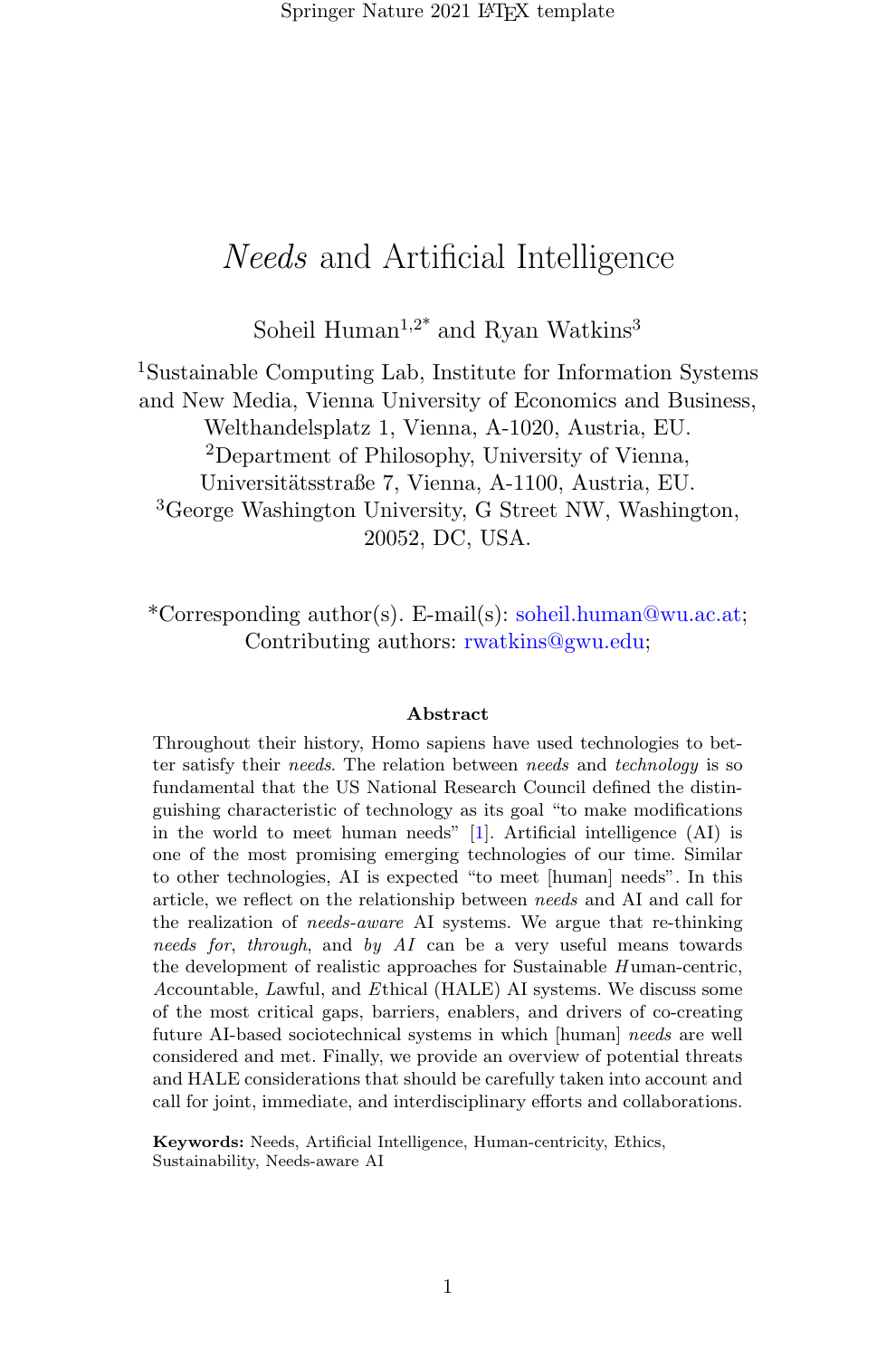## 1 Introduction

Technology has historically been created to serve the needs and desires of humans, and almost exclusively only to serve a *need* or desire of a specific human or group of humans first. Artificial Intelligence (AI)—including forms of Artificial Narrow Intelligence  $(ANI)^1$  $(ANI)^1$  designed for tasks that are informed by (or seek to inform) human decisions—is increasingly however gaining the capacity to serve much broader ambitions. In discussing his popular book, AI 2041: Ten Visions for Our Future, author Kai-Fu Lee posits that in the future "AI will learn to serve human needs" [\[2\]](#page-26-1). Similarly, Human-Centered AI (HCAI) has "serve human needs" as a primary application goal [\[3\]](#page-26-2), and it has been suggested that the defining characteristic of all technologies is their capacity to serve human needs  $[1]$ . On the surface, serving human needs appears to be a laudable goal for AI and AI developers, and within reach given the current fast-paced evolution of AI related technologies. Yet, in this article, we weigh the ethical and pragmatic implications of this ambition–and consider what it would take to make *needs-aware* AI a reality. After all, currently we do not even have broad agreement(s) across communities, disciplines or cultures on a single definition (or a set of co-existing definitions) of what needs are (and are not)[\[4,](#page-26-3) [5\]](#page-26-4), let alone what constitutes high-priority needs for individuals, organizations, or societies. Nor do we know how AI can assist in determining what responses are going to best *satisfy needs*, or even how *needs satisfaction* is best measured. From the barriers and technical challenges, to the driving forces that we believe can push societies toward needs-serving technological futures, in this first article (of what we hope will be a series of articles by many contributors with diverse perspectives), we start to reflect on (and then co-create) a future where AI systems have the capacity to help us meet needs.

There is an urgency to beginning this journey [\[6\]](#page-26-5), a "burning platform" [\[7\]](#page-26-6) of sorts: more and more AI applications are in development, AI is increasingly important in many aspects of peoples' lives, and AI development won't necessarily wait for needs scholars and practitioners to sit on the fences of the issues we outline in this article. AI development is evolving rapidly, and though there is still a great distance to go before artificial general intelligence, today's intelligent agents are already changing lives at home, work, and societies without adequate systematic, comprehensive, or practical ways to integrate the awareness of needs into their design, implementation, or evaluation.

<span id="page-2-0"></span><sup>&</sup>lt;sup>1</sup>In this article, we focus more on ANI rather than Artificial General Intelligence or Super Intelligence, though many of the considerations could likely apply to these as well.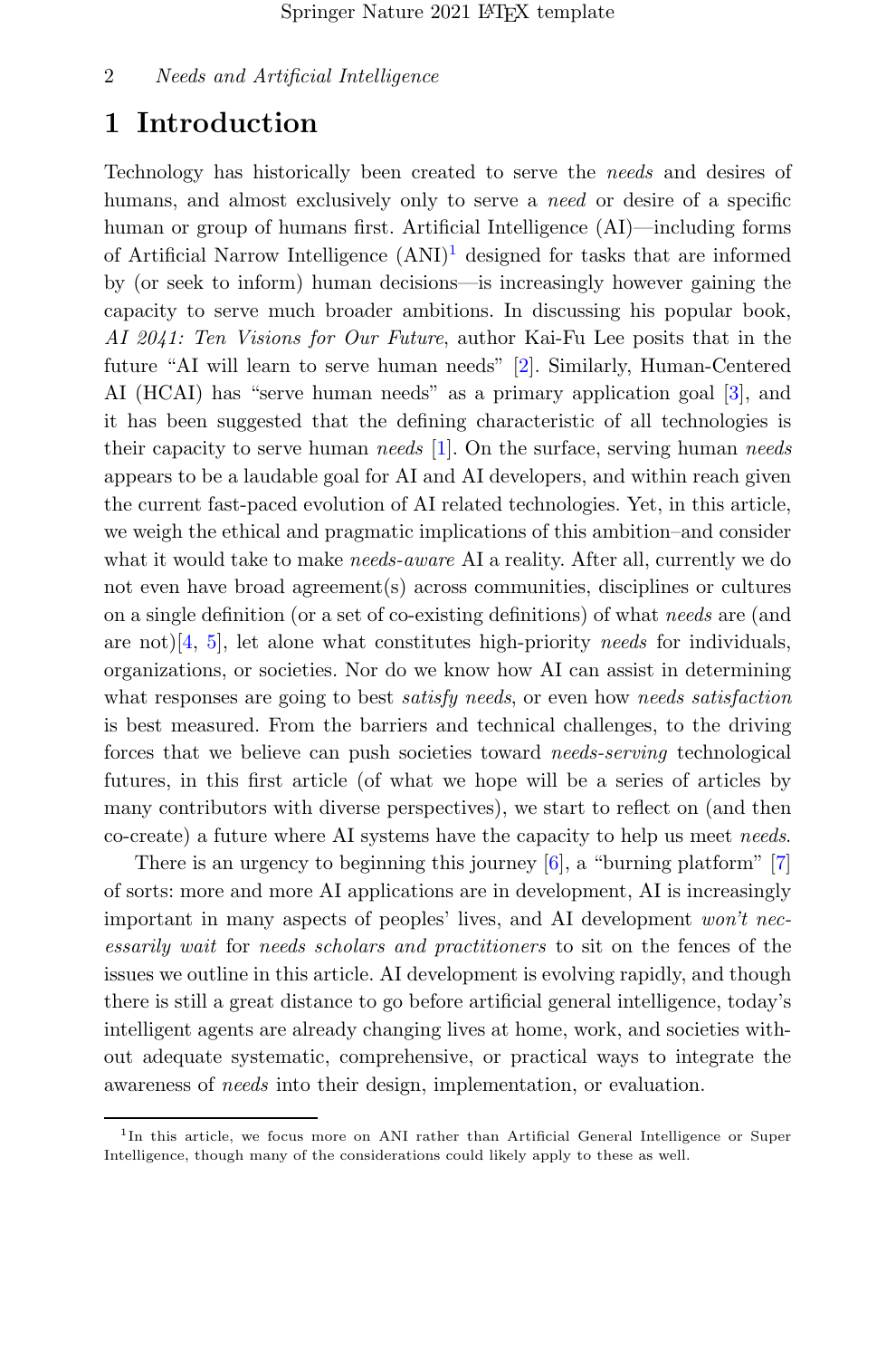Similar to "intelligence", needs are difficult to define in a sense that is acceptable for *each and every* one of  $us^2$  $us^2$ , especially among scholars from different disciplines and schools of thought. Hence, providing an ultimate one-line definition of need does not seem to be feasible, and may not even be desirable. This is, among others, due to 1) the general difficulty of defining "concepts" using natural languages (as widely discussed in philosophy and cognitive sciences, see e.g.  $[9]$ , 2) the wide usage of *need* in both common and professional contexts, and 3) the potential complexity and multidimensionality of needs and the knowledge of needs (see e.g.  $[10]$ ). And yet, if people can't agree on what needs are, and are not, then how can AI systems be expected to serve needs.

 $Need(s)$  in this context is a specific term, just as are the terms "intelligence" and "artificial intelligence". The word need (especially when used as a noun) is deliberately selected by authors (including us) because it has the connotation of meaning  $a/n$  intrinsic/ necessity for [the well-being or well-functioning of] a system (e.g., a human, a living agent, an organization, a society, etc.)<sup>[3](#page-3-1)</sup>. This perspective, we hope, can be helpful to distinguish needs from other terms such as "wants", "cravings", "wishes", "motivators", or "desires" in most cases. We also distinguish needs and satisfiers. For example, an individual may have a need (e.g., improved nutrition in order to maintain well-functioning) that can be satisfied by a specific food (e.g., cauliflower, or carrots) in a specific context (location, time, situation, etc.). Here, the person's need (more specifically, the difference between the nutrition necessary to maintain their well-functioning and their nutrition level at the time) is not the same as the potential satisfiers of that need in the described context. Clearly, the same or different people in different contexts can satisfy a similar need (e.g. nutrition) through different satisfiers (e.g. bread, pizza, rice, etc.), and in the future both the need and potential satisfiers may very well change a little or quite substantially. Moreover, a satisfier may not always be an object (such as food), but could also be actions and activities (such as "meeting friends" or "exercising"), or a combination of objects and activities. Additionally, the mapping between needs and satisfiers (depending on our level of abstraction) can be complex: multiple needs can be satisfied by a single or multiple satisfiers, and multiple satisfiers can satisfy single or multiple needs. Here–considering these complexities–we

<span id="page-3-0"></span><sup>2</sup>Sternberg [\[8\]](#page-26-9) beautifully formulates this: "[l]ooked at in one way, everyone knows what intelligence is; looked at in another way, no one does. Put another way, people all have conceptions which also are called folk theories or implicit theories - of intelligence, but no one knows for certain what it actually is." We can replace "intelligence" with "need" in these sentences and they will still be valid. Defining "need" is not easier than defining "intelligence", if not harder.

<span id="page-3-1"></span><sup>3</sup>Throughout the article we italicize the word "need" as a reminder that we are using it to refer to a specific construct, and intentionally not using the word in persuasive manner to imply a lack of alternatives or options.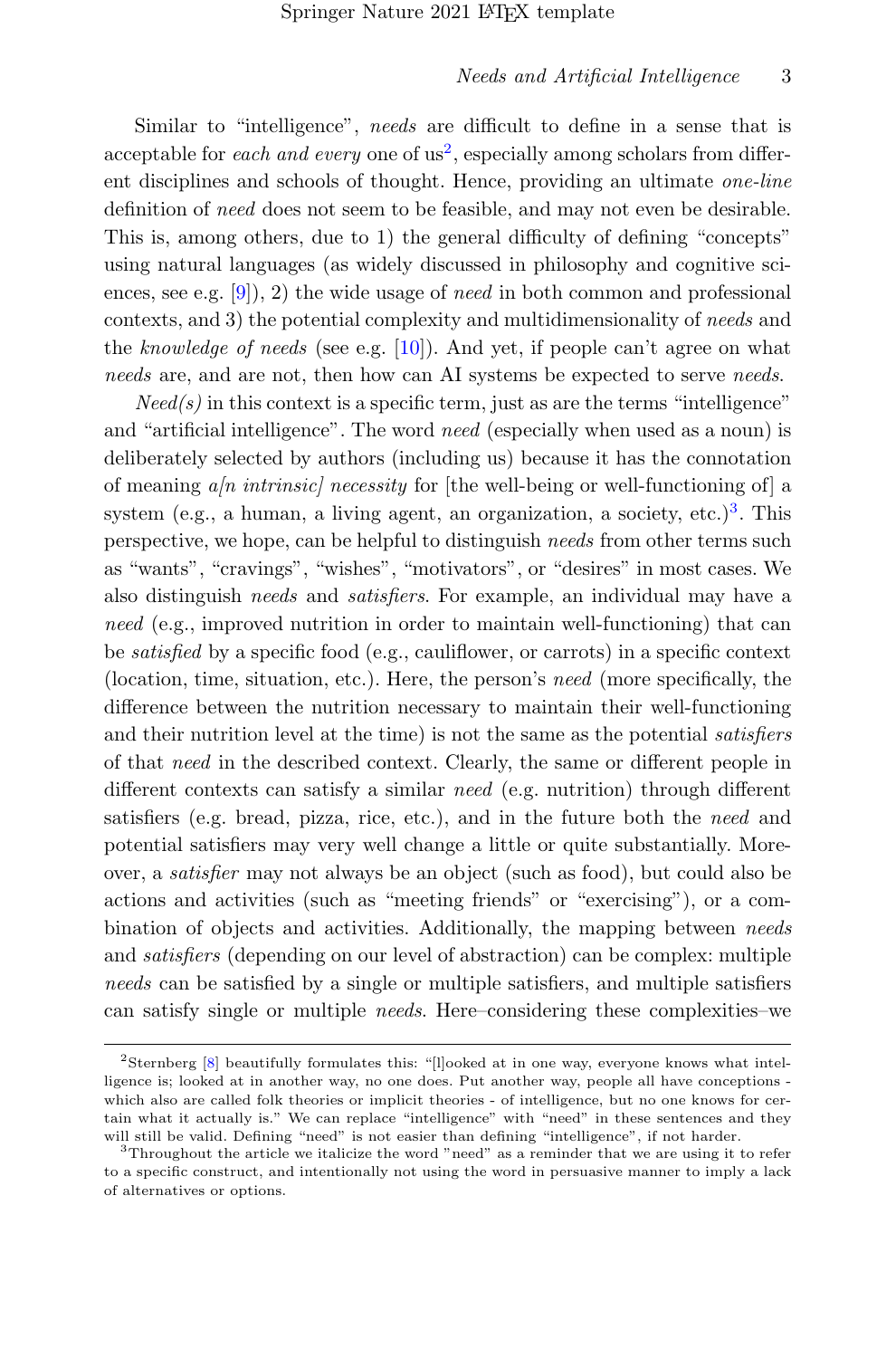find both ethical challenges and contexts in which needs-aware AI technologies could be potentially quite helpful.

In the development of the technologies that power AI (and those that are powered by AI), we contend AI-driven sociotechnical systems are ideally sustainable. Here, we will apply  $H$  uman-centric,  $A$ ccountable,  $L$ awful, and Ethical AI (Sustainable HALE AI)<sup>[4](#page-4-0)</sup> as a framework for sustainable AI. Noting however that, even here, needs should find a more applied role–which is one of our motivations for writing this article.

It has been suggested that AI developers are often placed in *social dilemmas* with societal good on one side and commercial pressures on the other [\[12\]](#page-27-0). We submit that part of the solution to resolving these dilemmas, beyond ethical and legal/regulatory frameworks, is the introduction of measurable needs (or measurable needs satisfaction) into ongoing efforts to achieve AI that helps to satisfy (i.e. is aware of) needs. By identifying and measuring needs (e.g., societal, organizational, and individual needs), we have the best chance of finding an appropriate equilibrium that serves them meaningfully and in a balanced manner. We cannot, however, achieve this by ignoring needs, or incorporating them just superfluously without working definitions or standards for what they are, what they are not, how they relate, and how they can/should be enacted, utilized, satisfied or measured.

It is worth mentioning that by *measuring needs* (or measuring *needs sat*isfaction), we do not necessarily mean converting needs to numbers. Needs are implicit constructs, by measuring them here, we mean explicitizing, utiliz-ing or enactizing [the knowledge of/about[\[10\]](#page-26-8)] needs<sup>[5](#page-4-1)</sup> by applying qualitative, quantitative, and mixed methodologies. When it is about measuring needs  $for/through/by$  AI, we mean to make the [knowledge of/about] needs accessible, useable, or enactable for/through/by AI systems. We think that the recent and emerging advancements in development of AI and other digital technologies can make it possible to apply novel methodologies in this regard.

Whereas some of the existing approaches (e.g. various regression and Bayesian tools especially) have been very successful in creating valuable machine learning tools (such as classifiers) in domain-specific applications, we posit that the future development of Sustainable HALE AI requires additional concepts and tools associated with needs–among others. Needs (philosophically, sociotechnically, and computationally) is a construct that has the capacity to guide human and societal decisions in creating AI systems, along with guiding machine decisions and behaviours during implementation. This

<span id="page-4-0"></span><sup>&</sup>lt;sup>4</sup>The term  $HALE$  AI is borrowed from the  $HALE$  WHALE, recently proposed for the cocreation of Sustainable Human-centric, Accountable, Ethical, and Lawful sociotechnical systems

<span id="page-4-1"></span>[<sup>\[11\]</sup>](#page-27-1) 5 or knowledge of/about needs satisfaction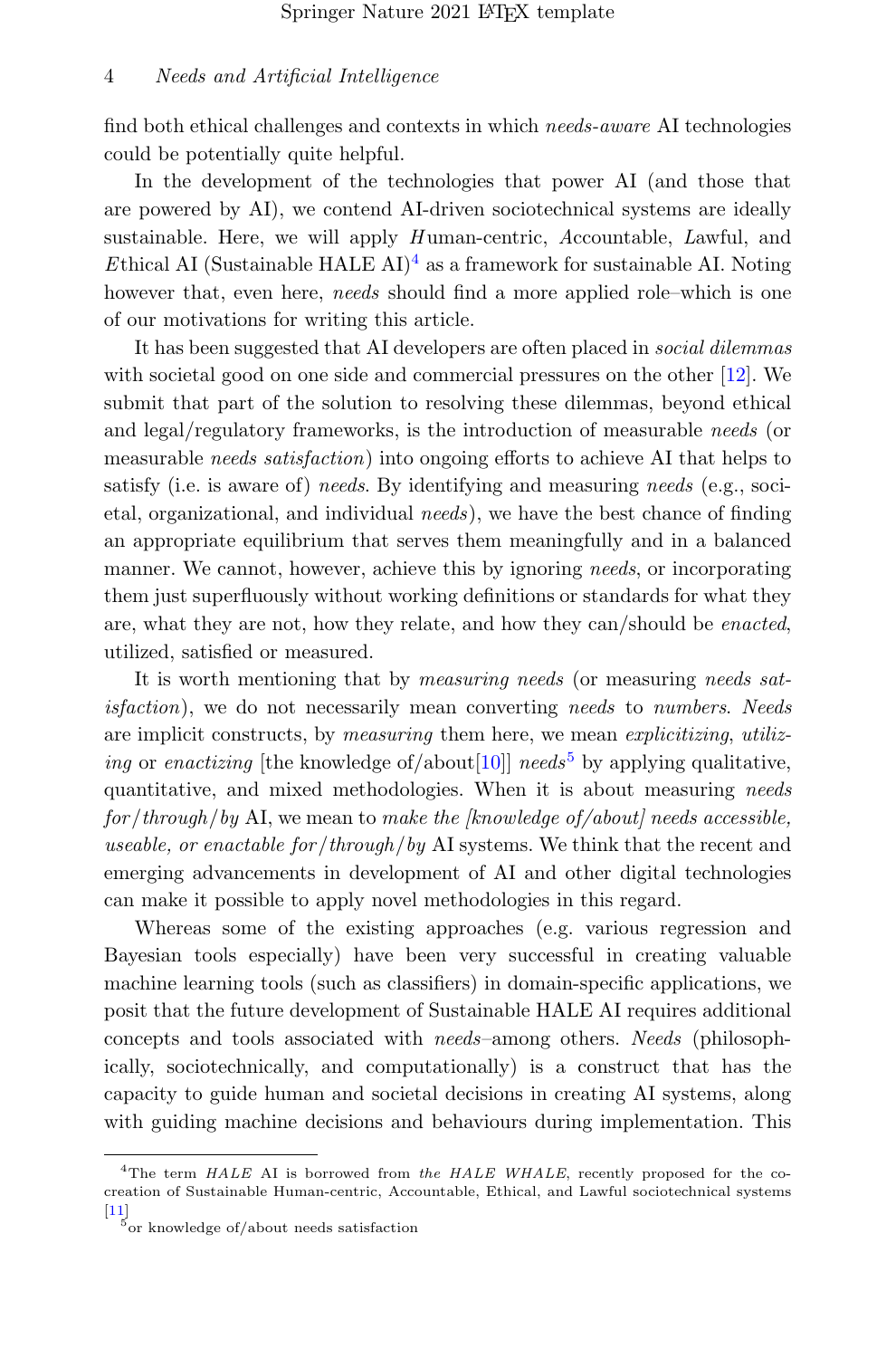capacity of needs can be applied (along with predictive tools and HALE frameworks) at various phases of AI development and application to create AI that is capable of serving human needs.

Needs can be for AI, through AI, and by AI. That is to say, for AI refers to understanding needs to be used in AI systems, through AI refers to understanding needs through the process of co-constructing needs-aware AI systems; and by AI refers to using AI systems to understand how humans satisfy needs (e.g., needs-mining<sup>[6](#page-5-0)</sup>, mapping needs to satisfiers, or evaluating needs satisfaction).

A primary goal of this article is to initiate a multi-disciplinary and interdisciplinary professional dialogue about what are the appropriate roles for needs in the design, development, and application of AI technologies in the coming decades. We do not propose answers, nor are we naive enough to believe that this can be done overnight. Rather, we want to focus attention on the valuable role that a measurable ( $\approx$  explicitizable, accessible, utilizable, or enactable) construct of needs can have from the design decisions that going into creating a sustainable HALE AI-based sociotechnical system, through to the technical weighing of options the systems must do in order to make decisions and/or recommendations. Moreover, we will reflect on a set of potential challenges, barriers, gaps, drivers, enablers, and considerations regarding the application of needs in AI and the development of HALE needs-aware AI systems.

## 2 The Necessity of (Re-)Introducing Needs

Needs have played an essential role throughout the history of philosophy and science. From Aristotle to Marx, many philosophers have used both the concept of needs, and the powerful literary tool of the word need, as a part of their philosophical frameworks (see [\[5\]](#page-26-4) for an overview). More recently, psychologists, cognitive scientists, social scientists, economists, and experts from many disciplines and sectors have also conceptualized and applied needs in practical ways (see [\[13\]](#page-27-2) for a collection of references). Similarly, computer scientists and AI experts also continue to consider needs in various architectures and systems (e.g.,  $[14-16]$  $[14-16]$ ). While such attempts are precious, in the following, we suggest that now is the time to reinvigorate research and professional dialogues on the roles for *needs* in AI systems (from novel aspects, to multi-dimensional and interdisciplinary approaches, to new measurements).

Why now? Because we are at a crucial point in the development of "intelligent" systems that (when combined with other emerging technologies and approaches) can substantially influence both the well-being of humans (or even the being of humans) and the sustainability of our societies, in the not too

<span id="page-5-0"></span> $6$ Needs-mining analyzes data from social media and other sources in order to identify users needs, desires, and preferences.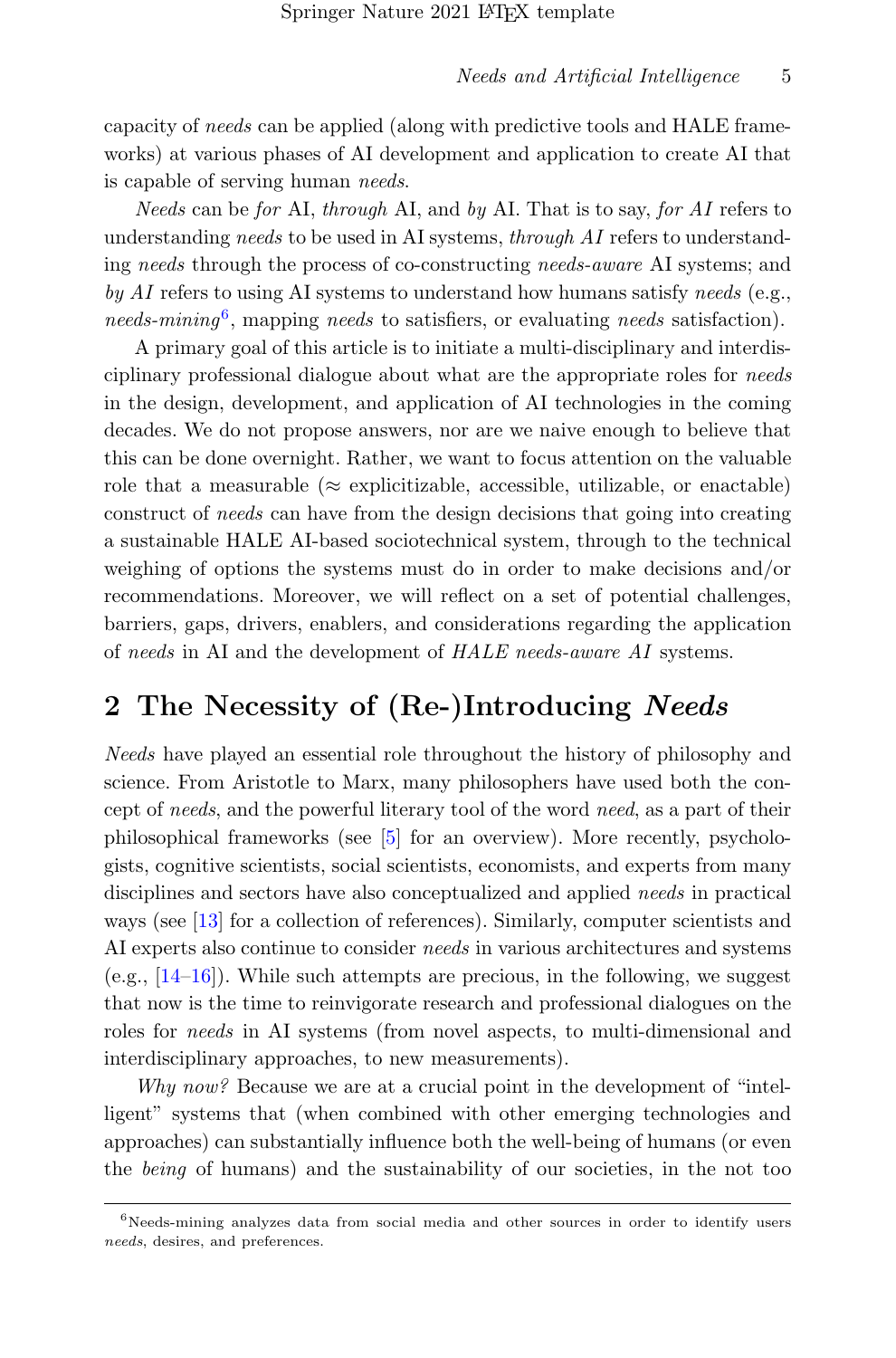distant future. We are not fully there yet, so now is the time to solidify needs as a measurable construct and input into decisions that can also be used to evaluate our success, so that we (and our machines) can use *needs* in defining and creating a future that we [all] desire.

1. The next level co-production A vast number of concepts and evidence (from the sociology of science and technology, e.g. [\[17,](#page-27-5) [18\]](#page-27-6), to cognitive science, e.g.  $[19, 20]$  $[19, 20]$  $[19, 20]$  emphasize that humans and technologies co-produce (i.e., co-create, or co-construct) each other. AI is no exception–that is, humans and AI systems co-produce each other. For instance, the dynamic relationships of people and social media recommendation engines  $(21, 22)$ , the shaping of behavior through Internet of Things (IOT; see [\[23\]](#page-28-0)), the co-evolution of law and technology [\[24\]](#page-28-1), and the changes in how people associate their knowledge in relation to knowledge that is always available to them online [\[25\]](#page-28-2)). The emergence of ubiquitous [\[26,](#page-28-3) [27\]](#page-28-4) and pervasive [\[28\]](#page-28-5) computing has also led to a global web of ambient intelligence [\[29–](#page-28-6)[31\]](#page-28-7) everyware [\[27\]](#page-28-4), making the importance of this specific human—technology co-production more apparent– and more far-reaching. Beyond ubiquity, there are other aspects that make human—AI co-production an important matter of consideration. For instance, computational systems in general (and AI systems in particular) can embody many capabilities that past technologies could hardly achieve–such as memorizing, computation, inference, decision making, visualization, etc. With such capabilities, AI can/might co-create humans<sup>'[7](#page-6-0)</sup> needs and the ways they satisfy their needs. Therefore, we argue, needs, and needs satisfaction, should be well considered (and studied) in relation to AI development and applications–from initial design decisions and [training] data selection, to development, application, evaluation, and beyond. But this is just one-side of the AI–human co-production of needs. The other side is that our understanding of needs and the imaginaries (i.e., shared visions and values) we have about them will also contribute to the co-creation of AI systems in the future. In other words,  $AI^8$  $AI^8$ will fuel our dreams of what AI can do, giving us new ideas about what we might want to accomplish in the future.

When needs are considered, AI and humans do, can, and will have multiple intersecting relationships. Humans, for instance, [might] develop AI systems based on perceived or imagined needs, they are also routinely the beneficiaries of actions to address needs, they identify emerging needs, and likewise they are often in the role of assessing current needs and evaluating the extent to which needs have been satisfied. For their part, AI systems are just starting to assist people in identifying and prioritizing activities to satisfy needs, improving the

<span id="page-6-0"></span><sup>7</sup> as well as groups', communities', organizations', societies', etc.

<span id="page-6-1"></span><sup>8</sup> among others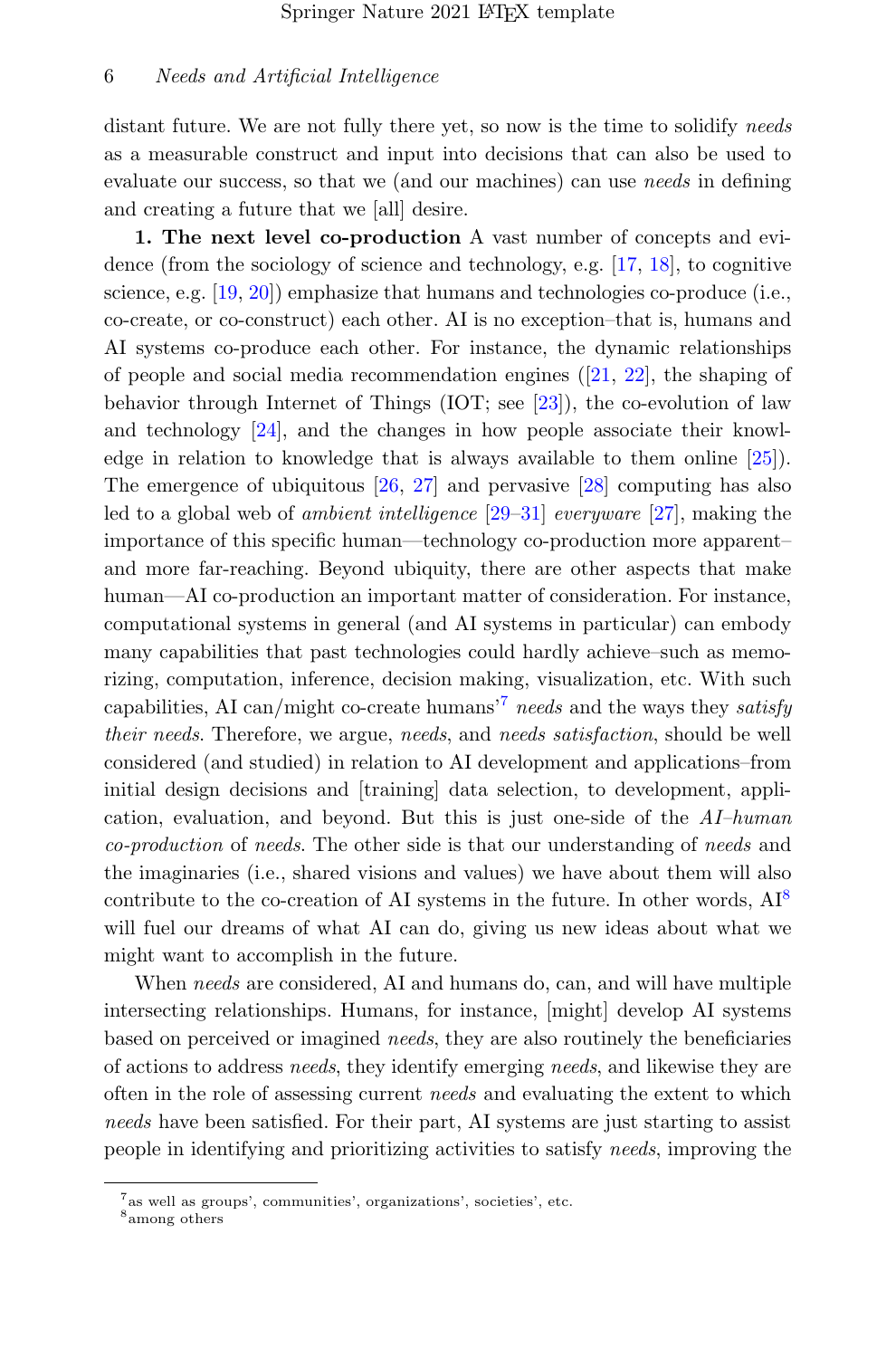efficiency of solutions to address *needs*, and at the same time creating new needs that didn't exist in prior generations (necessities for both humans and AI systems alike)<sup>[9](#page-7-0)</sup>. However, AI might play more roles in the coming years, and the weightings of this continuous co-creation might change.

2. AI vs AIs There is, of course, no one [human] need, as there is no single concept of AI. Both are complex and contextual, and yet they must consistently interact. One current challenge in these relationships is that many recent advancements in AI are mainly based on machine learning approaches, which routinely rely heavily on models and conceptualizations in which needs do not play a central role. We suggest that AI developers who intend to identify, address, or co-produce needs with/for humans (e.g., through HCAI methods) can benefit from integrating needs into both their design (such as, identifying which needs they intend to address) as well as in their architecture (such as, complementing regression-based ML techniques with necessity and sufficiency analyses). This is not new to AI either, the AI pioneer Judea Pearl (see e.g., [\[14\]](#page-27-3)) proposed formulas for calculating the probability of necessity and probability of sufficiency; but exploring the role of *needs* has been overshadowed in recent years by mainstream approaches. AI is an emerging and evolving field, what is meant by AI and how it is practised, can be different in different domains, contexts, application areas and times. We believe that re-introducing needs to AI can contribute to develop variants of AI that can better meet individual, organizational and societal needs.

3. Recent interdisciplinary advancements While need is an old concept and attempts toward considering needs in AI systems are likewise not new (see above), recent advancements in disciplines such as cognitive science, sociology of science and technology, and computer science can provide novel concepts, methodologies, and approaches for developing innovative needsaware AI. This however demands, in many cases, a fundamental rethinking about the conceptualizations and implementations of needs for AI, through AI, and by AI systems. For example, the recent advancements regarding the predictive processing account of cognition [\[32\]](#page-28-8) might provide useful concepts and approaches regarding one way of realization of needs-aware AI systems– among others. Moreover, in conjunction with these advancements, AI (and AI related technologies) are becoming increasingly commonplace in people's lives. From IoT devices feeding data to ML algorithms that in turn shape people's behaviour [\[23\]](#page-28-0), to self-driving cars and AI supported medical decision aids, the expansion of AI into the lives of people requires a renewed focus on how AI systems can co-produce and co-address needs of diverse varieties–creating AI that serves human *needs*. As a consequence, we propose, both *need sciences* 

<span id="page-7-0"></span> $9$  in the context of our increasingly *digital* societies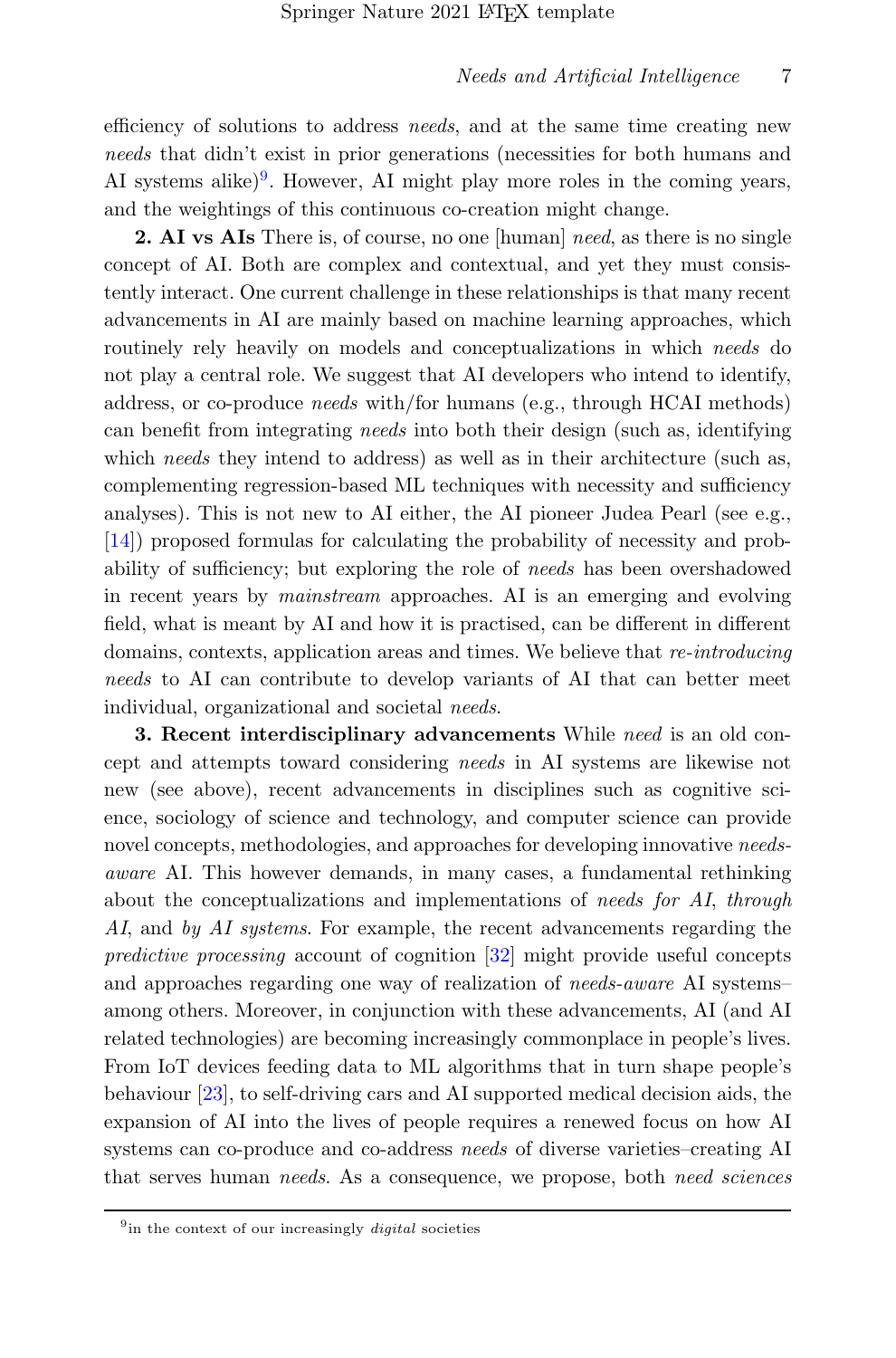(i.e. disciplines that study needs) and AI have advanced enough in the last years to construct novel enabling spaces [\[33\]](#page-28-9) for rethinking need-AI relations.

4.Needs and HALE AI While experts from different disciplines and domains have called for the realization of more human-centric, accountable, *lawful*, and *ethical* (HALE) AI  $[11]$ , how to *realize* such sociotechnical digital systems remains very challenging. Since need is a fundamental concept that plays an essential role in different aspects of human-centricity, accountability, lawfulness, and ethics, we propose that rethinking needs for, through, and by AI can be a very useful means towards the development of realistic approaches for HALE AI:

"Both wants and needs are always tied to value prioritizations – they are not value neutral. Needs evolve within certain historical and cultural contexts." [\[34\]](#page-28-10) *Needs* can therefore put decisions in historical and cultural contexts, just as those contexts shape what are needs at the time. Situational and historical contexts matter immensely as we look to implement needs-aware HALE AI, throughout design, development, and implementation. An AI in a hospital during a pandemic will require different consideration of needs in comparison at different times, or in comparison to an AI to be employed in managing vending machines, for instance. Needs can be informative in both contexts, but contexts would vary how/when needs are included into the judgements of both humans and machines.

Likewise, attempting to develop AI that responds to and/or are responsive to underprivileged communities (whether based on race, gender, ethnicity, economics, or combinations of these and other variables) demands a multi-disciplinary understanding of human needs–integrating multiple 'levels' (individual, organizational, societal needs) [\[35\]](#page-28-11). In other words, needs can fundamentally contribute towards shifting the practice of *one-size-fits-all* AI to a more human-centric, pluralist, and inclusive approach [\[15\]](#page-27-11).

5. Collective needs and digital sustainability Needs are not limited to individuals. Teams, organizations, communities, and societies all have needs as well (e.g., [\[36,](#page-29-0) [37\]](#page-29-1)). These collective needs are each, and together, relevant to the design and implementation of AI systems. Identifying needs at all levels, finding solutions to needs (plural, in different levels), not sub-optimizing decisions related to one *need* (at one level) at the expense of another *need* (possibly at another level), all have to be considered in order to have digital sustainability. That is, the needs of the individual must be considered in relation to the needs of the society, and vice versa across multiple levels. For example, the use of natural resources is just one example where societal needs (for instance, associated with clean energy and climate change) must be considered in relation to the development of AI systems (where training a single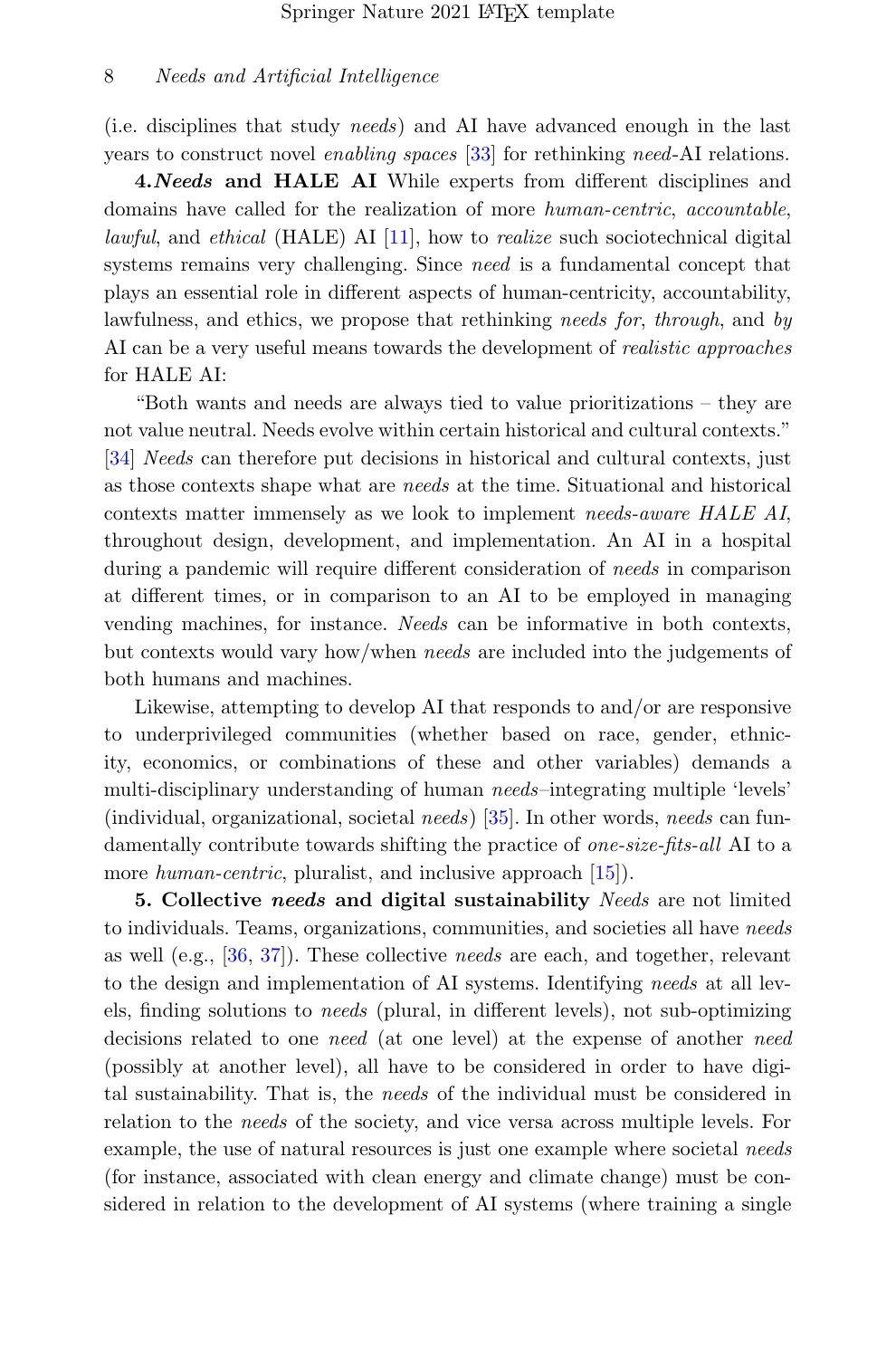large language model can require enormous amounts of electricity, while the outputs of the model may assist many individuals in meeting a personal need).

6. Diversifying the AI community through needs The development of commercial AI products is just one avenue for engaging broader audiences in the design and implementation of AI systems (e.g., psychologists and Woebot). An on-going dialogue on the roles of *needs* in AI is another path that can bring people with diverse perspectives into the AI community; to help guide ethical considerations related to needs, to look at policy implications of AI coproduction and co-addressing of needs, multi-level measurement of needs and needs satisfaction, and many other essential topics. From philosophers to social workers, and medical doctors to educators, the topic of needs can enlarge and diversify the community of AI researchers, designers, and developers.

7. Needs and the AI technoscience Today, from mathematics and cognitive science, to economics and cosmology, AI plays a fundamental role by generating data and the means for understanding of many scientific findings. For instance, in cognitive science the nature of cognition and interactions of [cognitive] systems is increasingly explored through AI supported research. In this sense, AI is not only an engineering approach, but also a partner in many scientific disciplines. The notion of AI technoscience might capture the integration and co-creation of both AI as a technology and AI as a science. AI as a technoscience can highly support the current efforts towards understanding the nature of  $[human]$  needs and needs satisfaction (see e.g.  $[32, 38]$  $[32, 38]$  $[32, 38]$ ) as basic attempts in this direction). For example, AI-based simulations can not only be used as means for the evaluation of the emerging perspectives, but also can inform such perspectives, or even inspire new perspectives towards needs.

## 3 Gaps and Barriers

One of the first steps towards rethinking needs in  $AI^{10}$  $AI^{10}$  $AI^{10}$  is to identify the existing gaps and barriers that are limiting the use of needs by, for, and through AI development today, or making it a difficult challenge. There are of course many gaps and barriers, we reflect here on a short list with some of the most impactful ones (from our perspective) that should be considered initially–and weighed regularly against others, as well as emerging gaps or barriers.

1. Defining need and needs: a historical challenge What is a need, what are human *needs*, what are potential categories or classes of *needs*, what are the relationships (or potential hierarchies) among needs, and how can needs be satisfied, have been a topic of inquiry since the time of ancient philosophers

<span id="page-9-0"></span> $10$ i.e., towards, among others, (i) realization of novel need-aware AI systems, (ii) coconstruction of new interdisciplinary communities on the intersection of needs and AI, (iii) co-construction of novel understandings of needs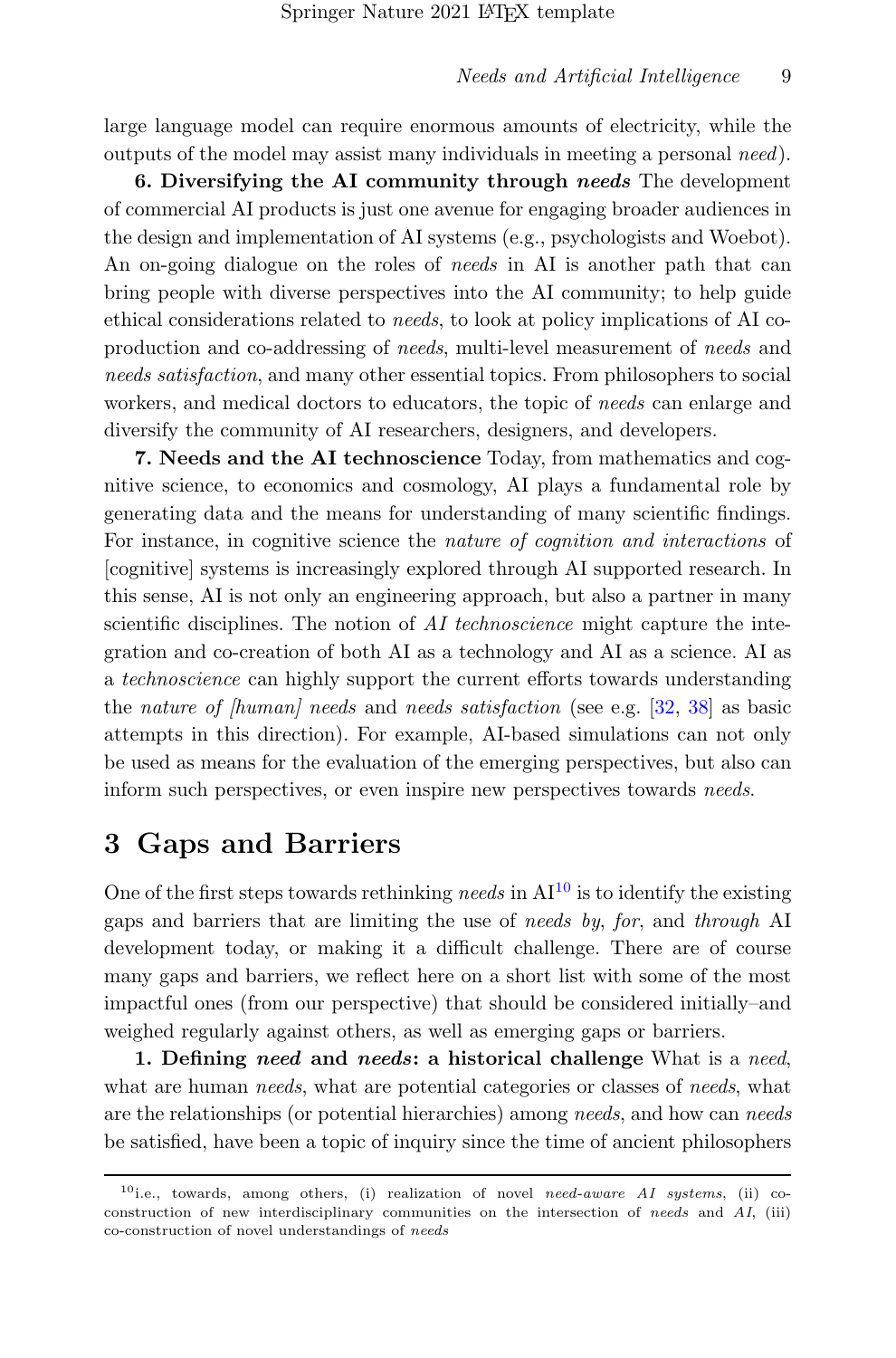[\[39\]](#page-29-3). In the last century, other disciplines diversified the discourse (see [\[5,](#page-26-4) [40\]](#page-29-4)), but no common answers, definition, or agreement within and across different disciplines exist. From philosophy to economics, and medicine to psychology, needs are examined through diverse lens, leading to little agreement on what should (and thereby what should not) be classified as a *need* (or if we can even know our *needs* at all; [\[10\]](#page-26-8)). For example, for economists *needs* are routinely viewed through the lens of income elasticity of demand (see  $[41]$ ), whereas for psychologists the focus is typically on an individual's motivation derived from their needs (see  $[42, 43]$  $[42, 43]$  $[42, 43]$ ). In health care alone, there are at least five interpretations of what needs are [\[44\]](#page-29-8). We do not attempt to seek a solution to this barrier here, rather we simply want to acknowledge that if Kai-Fu Lee proposition that in the future "AI will learn to serve human needs" [\[2\]](#page-26-1) is to become a reality, then we must continuously try to actively reconstruct joint basic understandings or working definitions on what needs are so that AI can assist in meeting them. We also do not suggest that a single universal definition is required, or maybe even desired, but rather that the challenge of presenting coherent and valuable [working] definitions for distinct use cases and ways of dealing with diverse (and even disagreeing [\[45\]](#page-29-9)) definitions must become a priority for needs scholars regardless of their discipline. The capacity of AI systems to help us meet our needs is contingent on our ability to first determine how those systems define and measure *needs*.

2. Understanding and applying need in the network of concepts We also recognize that need is not an isolated concept; that is to say, needs are usually closely associated with values, rights, desires, wants, preferences, motivations, and other constructs that contribute to shaping our daily percep-tions and decisions<sup>[11](#page-10-0)</sup>. As a result, it is challenging to model needs-aware AI systems–in particular cognitivist ones–[\[15\]](#page-27-11), without considering other related constructs, which likewise adds to the complexity. Moreover, needs are often fluid on multiple dimensions among these concepts as well, which can make the construction of needs-aware systems a matter of challenging interpretation and context-based distinction between needs and the other constructs. This complexity should not, however, dissuade us from the task; rather, we should leverage the capabilities of current technologies to assist us in recognizing and benefiting from the complexity.

**3. Needs vs satisfiers** Needs are routinely considered an implicit construct, sometimes informally even defined by "I know it when I see it" criteria, although some explicit measurable definitions are also available [\[37\]](#page-29-1)). Satisfiers, however, are considered explicit; for example, a specific food or liquid that is necessary and sufficient in a specific context (time, location, environment)

<span id="page-10-0"></span> $11$ <sub>or</sub> at least our interpretations or models of such perceptions and decisions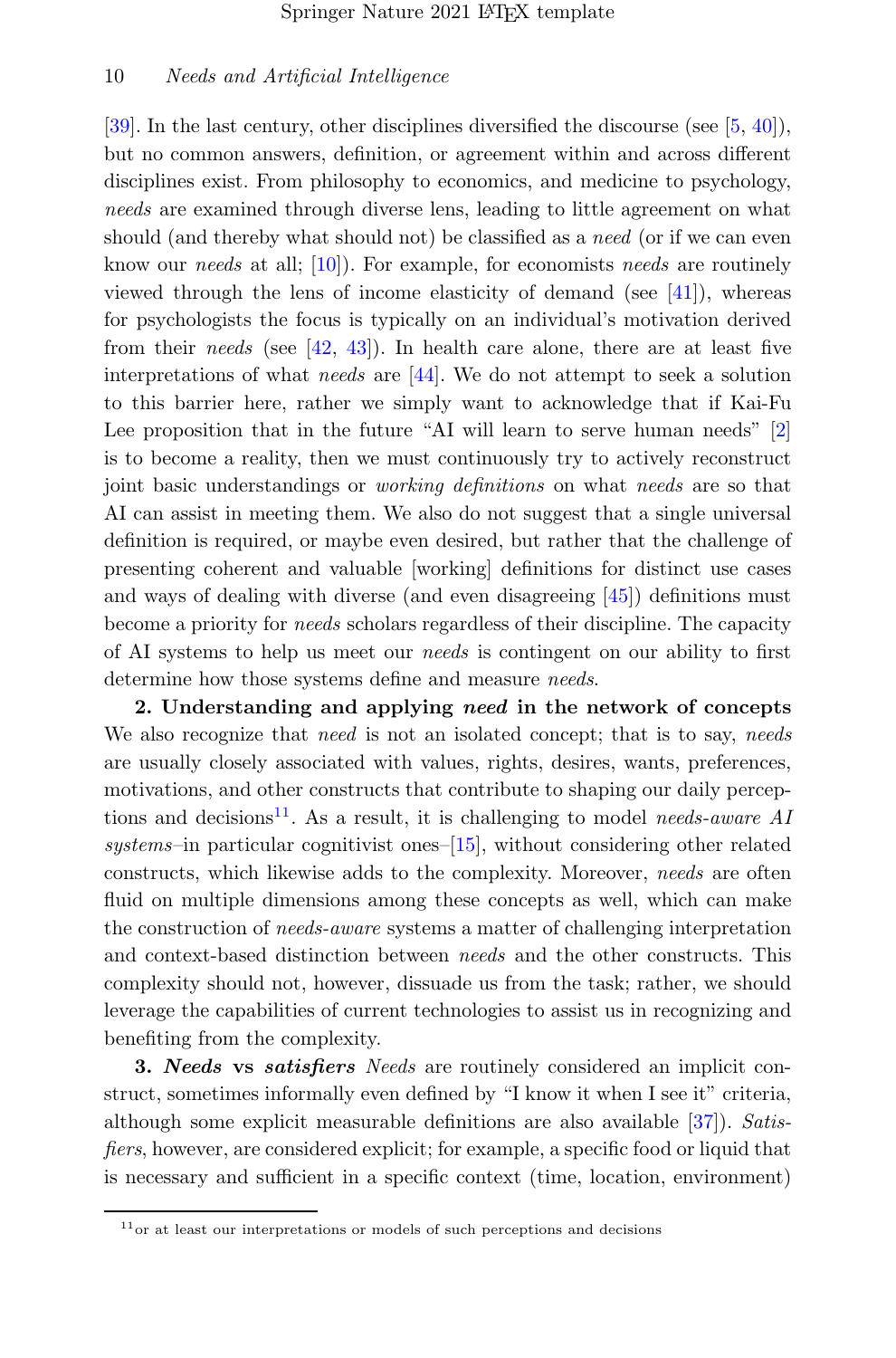for a specific person "in need". Based on this perspective, need satisfaction–as an action–refers to the process of satisfying one or more needs. Clearly, satisfiers could be both specific objects (e.g., a specific food), specific actions (e.g., talking with a friend in a specific context), or a combination of objects, environments and actions (e.g., a specific party). Though what satisfies a need should not be confused, within that relationship, with the need itself. Humans–as embodied cognitive systems that are enacting in their environments–normally satisfy a set of needs simultaneously while interacting with (i.e., living in) their environments. Understanding and applying the distinction between needs (implicit and potential), *satisfiers* (normally, explicit and realized), and need satisfaction (normally, explicit realized process, or 'explicitizable') can be a challenging task for the co-development of needs-aware AI systems. If needs, satisfiers, and need satisfaction should be modelled or represented (in an AI system) as *constants, variables, functions, processes, decisions, actions*, or even as overall system's dynamics or states (e.g., in line with some of the dynamical models or enactive approaches in cybernetics, system engineering or cognitive science) is a challenging philosophical, scientific, and engineering question. Moreover, it is important to consider the potential perspectives, or interpretations involved. For example, by observing someone's behaviours, an AI system (from a third-person perspective) might infer that the person is satisfying a specific *need*, while the person might not have the same opinion or experience (from a first-person perspective). The same can be valid for AI systems, scientists and experts involved, as well as different individuals or organizations or societies. To add to this complexity, these relationships of *needs* and satisfiers are continuously co-produced through human–AI interactions (see above).

4. Evaluating needs and needs satisfaction Given the conflicting definitions of needs–and confusion of terms related to needs–an associated barrier to introducing needs at various phases of AI development and implementation is limited means and metrics for measuring, 'explicitizing', utilizing, 'enactizing' and evaluating needs and needs satisfaction. Since 1) we are not consistent in defining what is a *need* (and what is not) and 2) the application domains and contexts might vary, we rely on varied measures and utilization mechanisms regarding needs and needs satisfaction; from very subjective to a fairly objective measurements and mechanisms. And without measures and utilization mechanisms it might be difficult for AI systems to assist with identifying needs, or prioritizing needs (within and across multiple levels – such as, individual, organizational, and societal needs), or defining what is required of potential activities to satisfy *needs*, or evaluating when *needs* have been met. Each of these, and others, would represent valuable ways that AI could help serve human *needs*.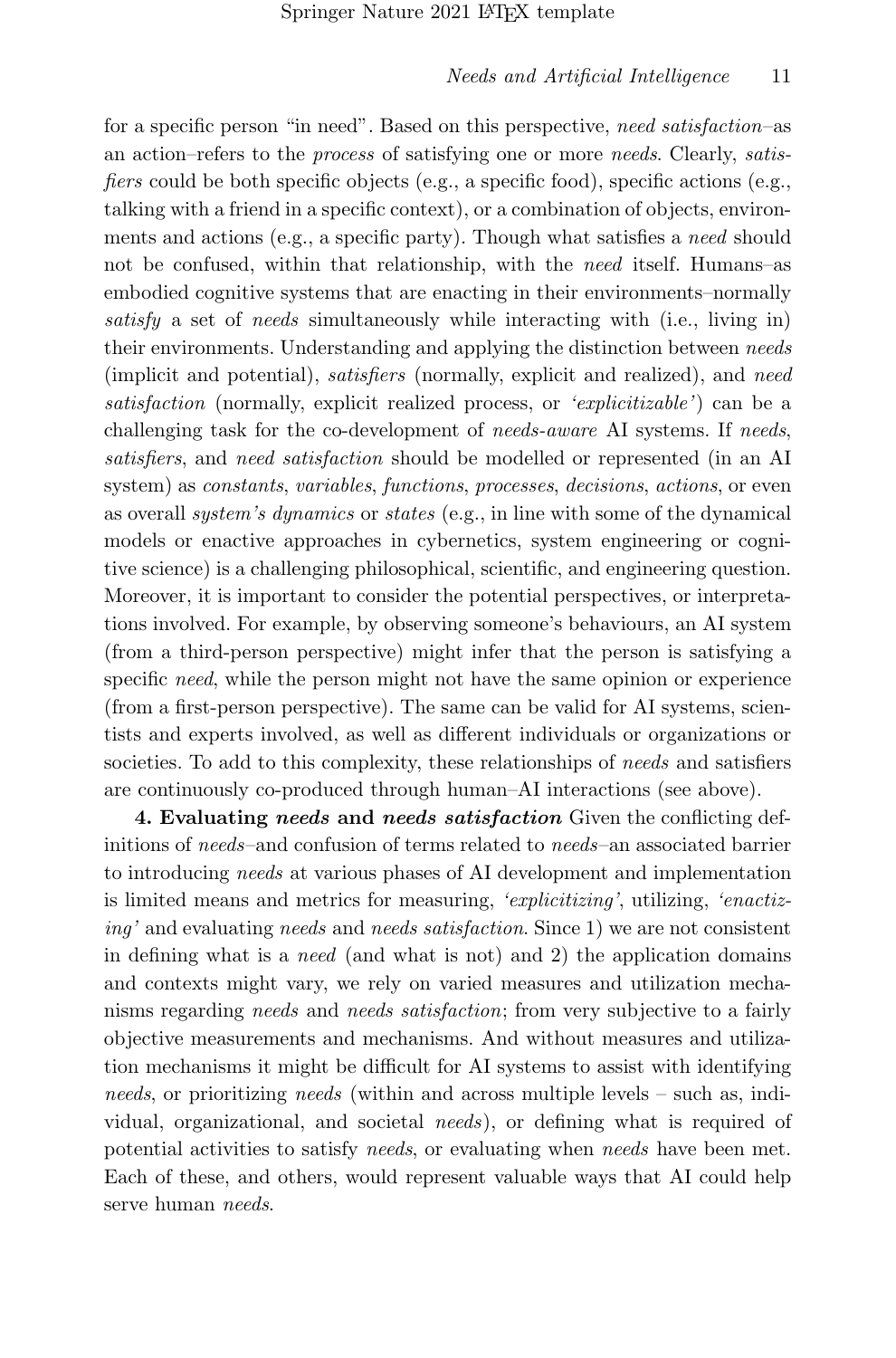5. The dominance of needs-blind AI Today, we do not expect that the AI systems being developed at Meta (formerly, Facebook), Google, Microsoft, OpenAI, Baidu, or elsewhere will have necessarily any direct knowledge of our needs. We know that some of these technologies might assist us in meeting our needs, but this can often be an unintentional secondary benefit–not as a direct result of our *needs* as an 'input' into their computations (or designs)<sup>[12](#page-12-0)</sup>. There are, after all, no technological, legal, or even ethical frameworks or guidelines at this time that could rigorously facilitate AI serving human needs if we suddenly decide to expect such direct benefits (i.e., not just as a potential by-product). We agree that HCAI approaches are a positive move toward AI that help meet *needs*, though too often they refer to human *needs* (see, for example, [\[16,](#page-27-4) [46\]](#page-29-10)) without any definitions, deep reflection, or applicable conceptualization of what those needs are, how they would be measured, how they would be satisfied, or how AI developers would know if needs were met. Rather HCAI approaches routinely seem to imply the AI developers will consistently and correctly recognize the needs of other people (e.g., future users or beneficiaries) through conversation or observation–which is simply inaccurate and unrealistic (as has been the experience of development economics, where a similar approach has been tried for identifying needs of those living in the poorest countries of the world). Without any tools for systematic assessment of needs, at this point in time commercial success dominates what we (as individuals, organizations, and as societies) expect from AI systems. This can change, but it will require effort; and we propose that re-introducing needs into those change efforts is essential.

From a societal perspective, we also recognize that in some (if not most) of the existing socioeconomic and power-related structures and institutions, AI development has a tendency to to create wants-serving machinery. We are well aware that, tinkering with the technology alone is not enough to reverse this trend, and AI itself might even conceal structural dynamics, power relations, etc. that reinforce these structures. A potential barrier towards the development of needs-aware AI could therefore be needs-blind socioeconomic perspectives and structures within our institutions. Some of these perspectives or structures are derived from not recognizing the potential of/for needs-aware AI; and some of perspectives are shaped by a potential conflict of interest with the realization of *needs-aware* AI. We hope that this article, and future contributions by others, can lead toward the development of imaginaries and perspectives that can enable a shift in our socioeconomic perspectives and structures towards needs-awareness (in AI and beyond).

<span id="page-12-0"></span><sup>12</sup>We know that the ultimate goal of many companies is to increase their own benefit, and not necessarily satisfying their users' needs. As it is famously said, users are in many cases products rather than customers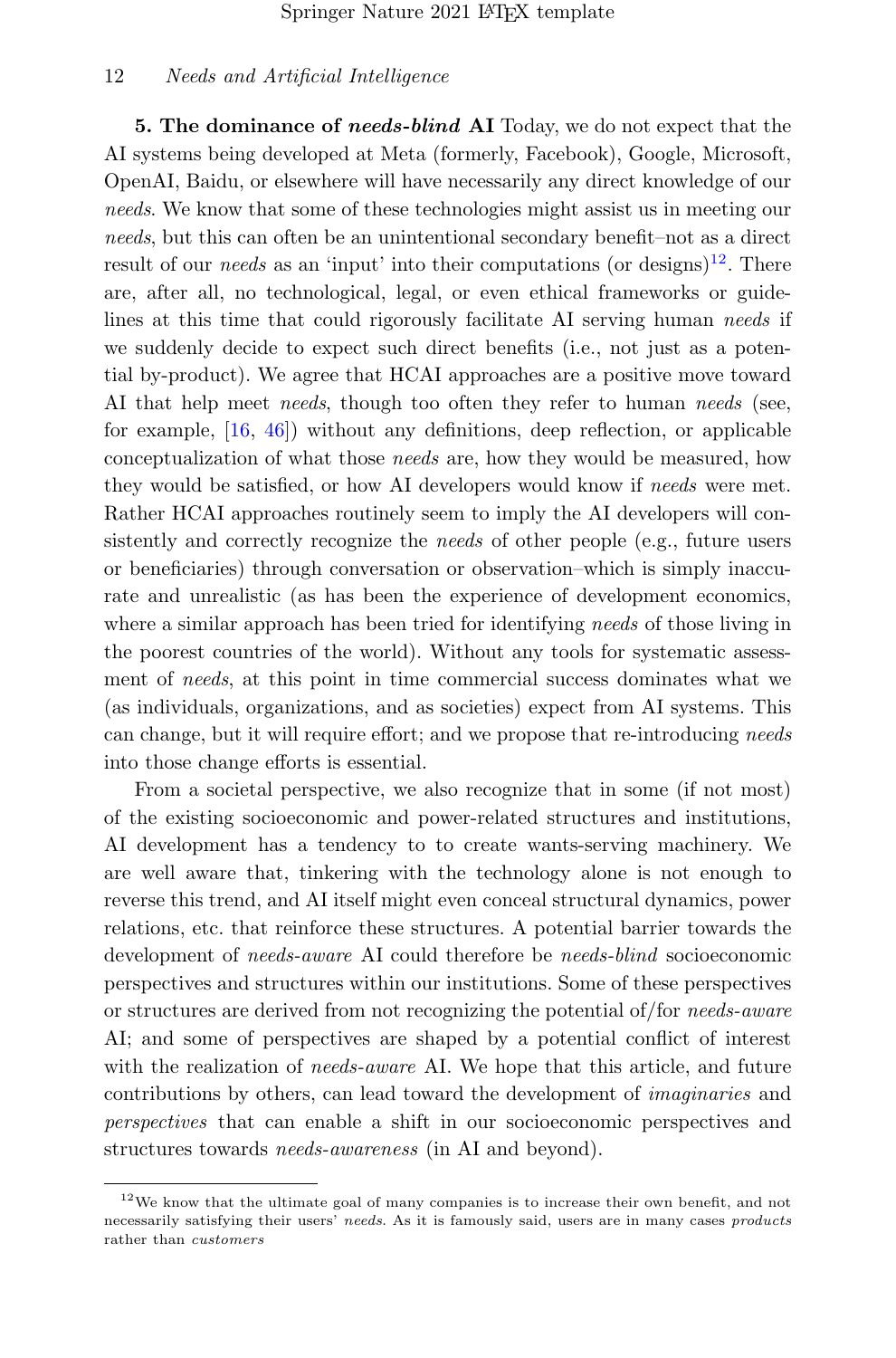6. Missing needs in guidelines, standards, regulations, and policies Technologies are co-created by different human and non-human actors. Guidelines, standards, regulations, and policies are important non-human actors [\[47,](#page-30-0) [48\]](#page-30-1) in the development of any technology, including AI. For many AI-related concepts (e.g., privacy, bias), there are emerging legal requirements, ethical frameworks, or policy mandates, that guide AI developers in making decisions that lead to improved (from a societal perspective) AI systems. We propose that similar efforts to provide valuable guidance to AI developers based on what shared societies want from AI would beneficial for further introduction of needs.

Need cannot however just be "window dressing" on policies, frameworks, or the like; needs must be integrated into the fabric of what we want for, *through*, and by AI systems. For instance, we cannot just say that AI developers should assess needs, but go no further into (i) what needs are–and are not, (ii) how needs are prioritized, (iii) how needs will be assessed, measured, and their satisfaction evaluated, or (iv) how societal needs will be balanced with those of individuals. These and other questions must be considered, debated, and revised as we move forward to develop AI systems that have the capacity to help meet our needs. Moreover, considering needs, and need-aware AI systems in the *network of actors and constructs* is critically important to co-constructing guidelines, standards, regulations, and policies that not only consider needs and needs satisfaction, but also other related (and interrelated) constructs such as privacy, agency, rights, values, etc. (all together).

7. Need-community: A non-existing reality From an actor-network perspective, as well as a co-production point of view, communities play an important role in co-realization of sociotechnical digital systems (including AI systems). Surrounding needs (in engineering, sciences, humanities, social sciences, etc.), however, no global community exists. The existing small communities also do not have many connections. Like many topics of research and discussion, needs are often debated within the silos of individual disciplines or speciality areas. Those in philosophy debate needs in isolation from those debating needs in public health or political science. Psychology examines needs in the context of human motivations whereas the field of human/organizational performance measures needs as gaps between current and desired results. Like-wise, while authors like Pearl [\[14\]](#page-27-3) write about *needs* (necessity and sufficiency) in computer science, each of these conversations are disconnected from discussion of needs in social work and education. For AI to assist in meeting needs, each of these (and other) communities of scholars and practitioners must come collaborate across silos–which also means collaborating across epistemological divides [\[49\]](#page-30-2) or disagreements [\[45\]](#page-29-9).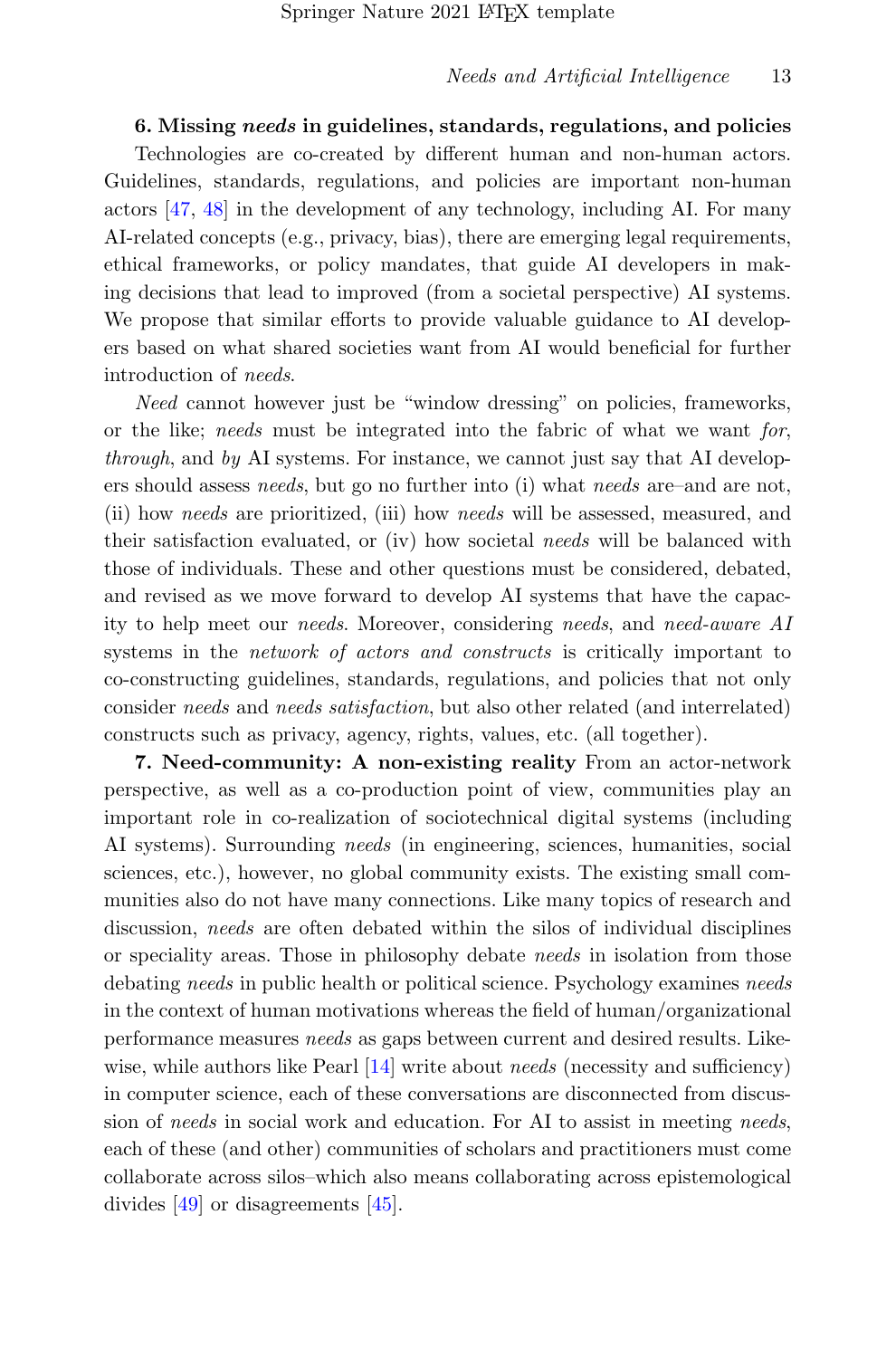These initial gaps we have identified are also not isolated systems, acting on their own. They are responding to each other, co-creating new gaps, and gaining in complexity. This presents us with unique opportunities, at this particular point in time, to re-introduce needs into AI. We believe that there is, fortunately, wind behind the sails of this effort.

## 4 Drivers and Enablers

Current successes (such as with deep learning and very large language models) will likely lead AI developers to continue down the paths they are on– largely, adding more data and harnessing more powerful computing resources in order to improve results. But there are other aspects and advancements that we also believe can/will push AI developers to look to needs as a tool for building AI systems that are increasingly useful and valuable to people.

1. The emerging sociotechnical imaginaries of needs-aware AI Sociotechnical imaginaries, the visions or values in related to a technology that are shared or common within the members of a community or a society, can influence how technologies are realized in practice (see e.g. [\[50–](#page-30-3)[52\]](#page-30-4)). In this respect, sociotechnical imaginaries are important non-human actors of coproduction. Generally, we contend, people are growing to expect more out of future AI than they expect today. From a *human-centric* perspective, many individuals expect AI to satisfy needs, as Kai-Fu Lee and Ben Shneiderman already suggest; needs of different layers and levels (from individual needs to collective, organizational, and societal needs) as well as needs associated with a sundry of physical, psychological, technical, and economic aspects of our lives. These growing expectations can be framed as emerging sociotechnical imaginaries (within different communities and societies) regarding need-aware AI systems. We believe that these imaginaries can/will/are push/ing for new conversations and demands about the role of AI–and thereby needs.

Integrating needs into AI (i.e., for AI, through AI, by AI) can empower [\[53,](#page-30-5) [54\]](#page-30-6) people in their relationship with AI systems of the future. From developers to end-users, need-aware AI could better partner with people to address needs. Likewise, with integrated needs in AI systems, organizations (public and/or private) could in the future better prioritize and target resources based on formalized needs rather than today's reliance on assumptions (e.g., those living in poverty must "need"...) or ascriptions (e.g., you "need"...). Equally, societies could benefit from the additional insights and guided actions of people and organizations with *needs-aware* AI systems. This is not a naive position, since AI co-produces needs with people, we suggest that it is important for a diverse array of people (including needs scholars, practitioners, and others) to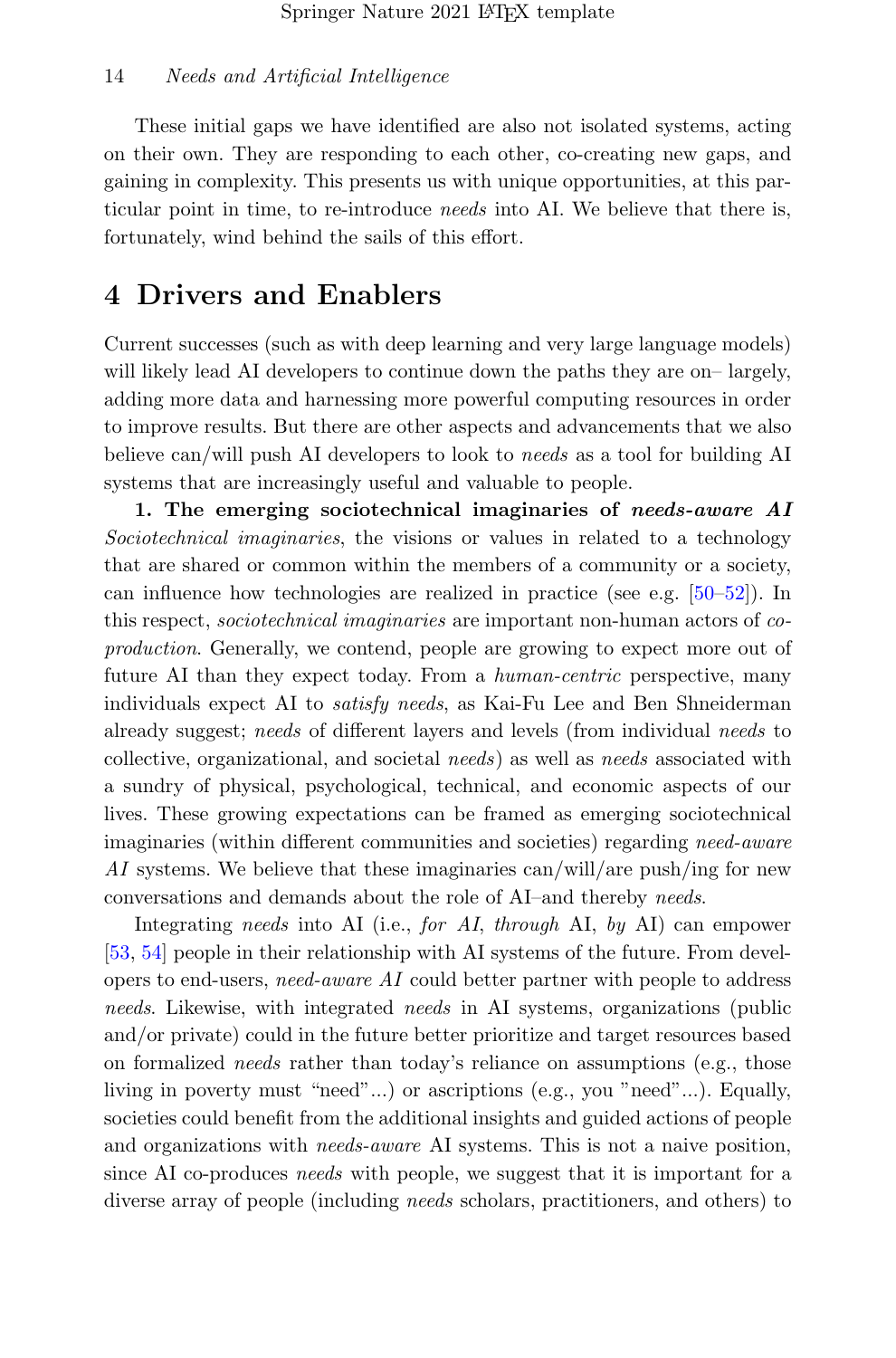get out ahead of mainstream AI developments in terms of how needs will be defined, prioritized, and measured. This approach empowers humans, empowers organizations, empowers societies to set the needs agenda for, through, and by AI.

Moreover, as discussed above, the *AI* technoscience<sup>[13](#page-15-0)</sup> (and the *imaginaries* of AI as a technoscience) can be very helpful in the study of needs. This can be an important driver for the development of *need-aware* AI as a scientific endeavour, besides all other individual, organizational, economic, and societal drivers.

2. Calls for Sustainable HALE AI In recent years, ethical concerns and debates regarding the development of AI systems have been frequent and intense. Besides the call to develop ethical AI systems (however they are defined), there are parallel interdisciplinary attempts regarding sustainability, human-centricity, accountability, and lawfulness of AI systems (on industrial, academic, and sociopolitical levels). Privacy, fairness, trustworthiness, transparency, understandability, controllability, explainability, and many other aspects of AI systems have been widely discussed. Yet, when it is about practical means for implementing Sustainable Human-centric Accountable Lawful and Ethical (Sustainable HALE) AI systems, the communities have much less to offer in comparison to conceptual ideas or policy documents.

From our cognitive systems to our values, from our responsibilities to our rights, needs are one of the most fundamental aspects of human worlds that play direct or indirect roles in shaping concepts and constructs that are important for the realization of Sustainable HALE sociotechnical systems. Therefore, we suggest that rethinking needs by, for, and through AI can highly change our basic framings, assumptions, conceptualizations, and consequently, our policies, laws, roadmaps, guidelines, standards, frameworks, approaches and solutions. This is in particular essential when (and if) we embody pluralist and inclusive positions that take all and every individual into account<sup>[14](#page-15-1)</sup>. Every individual (person, organization, society, system, etc.) might satisfy their needs differently. The ultimate integrated and well-functioning  $X\text{-}centricities$  (e.g. joint human-centricity, ecology-centricity, society-centricity, etc.) and a higher level of non-discrete sustainability, accountability, lawfulness, and ethicality can only be achieved if needs, among others, are taken into account.

3. AI won't [necessarily] let us wait The rapid advancement of AI and computing technologies over the last decade is putting pressure on researchers

<span id="page-15-0"></span> $13$ The term *technoscience* has a variety of meanings across different disciplines and communities. The meaning that we have in mind here is closer to the usage of this term in Science–Technology–Society (STS), e.g. [\[55,](#page-30-7) [56\]](#page-30-8).

<span id="page-15-1"></span> $14$ see e.g. [\[57\]](#page-30-9) for a related cased-based discussion on privacy and marginalized people, which calls for a pluralist and inclusive approach towards development of technologies that consider all and every individual–as much as possible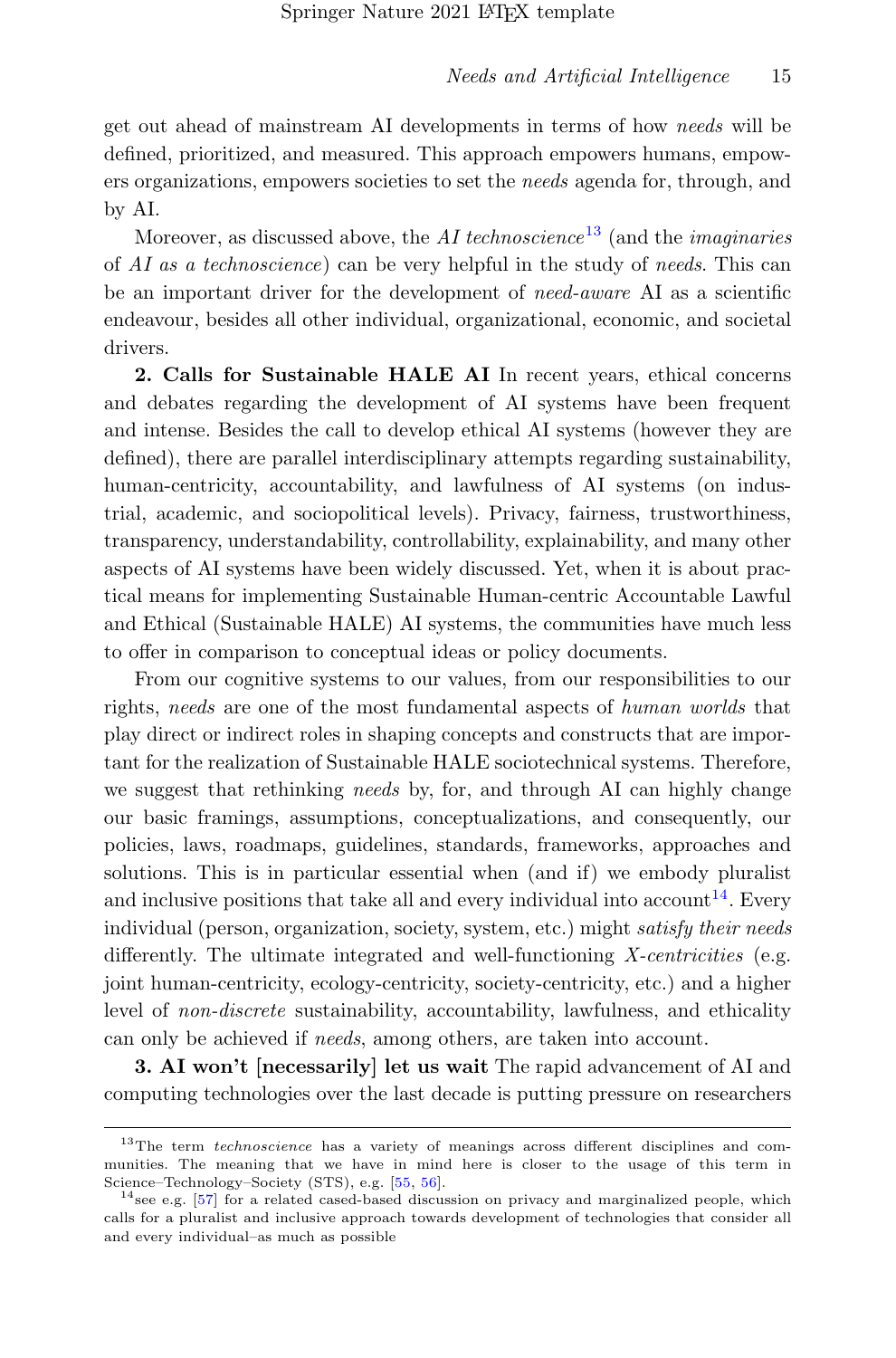and practitioners in many other fields (from medicine and education to political science and zoology) to consider if they are prepared for how AI will influence their work, and how their work may influence the AI development. From quantum computing to brain-computer interfaces, the technology is moving fast. From digital humanities to social work, the capabilities of AI to inform and guide decisions is touching almost every field and discipline.

AI research is already actively applying the concept of needs in their work, though almost always without recognition, definition, or clarification of what needs are within their context. Just as one example (out of many), [\[58\]](#page-30-10) suggests "[i]n an ideal world, ConvAI [conversational AI] technology would help us build LUIs [language user interfaces] that allow users to convey their needs as easily as they would with other people." Yet, as this example illustrates, it is often assumed in AI research that, among other, (i) people can readily distinguish their *needs* (i.e., what is necessary) from their wants or desires, (ii) people can easily (and in an understandable manner for AI) express their needs, and (iii) that individuals' needs should be treated as paramount in relation to those of others, or organizations/groups, or even societal needs. Moreover, (iv) it is assumed that AI can easily assess what can *satisfy* a specific individual's need(s) in a specific context. Likewise, (v) how ConvAI should, in this example, act differently based on people's perceived needs versus their other requests is an ignored aspect that requires further consideration by both the AI researchers and the communities that interact with the AI systems in the future. Nevertheless, this lack of complexity in how needs are considered and addressed in these early stages of AI research will, we suggest, set the precedent for how (or if) needs are dealt with future AI. In other words, if needs are not better defined and addressed soon, then assumptions and ascriptions about the needs of others will dominate in AI development.

For those of us that study *needs* (including philosophers, ethicists, educators, social workers, etc.) the recent developments in AI are creating pressure to move more quickly in their debates and deliberations, otherwise they might find that their efforts come too late to have influence in the future of AI and our society. Market opportunities, scientific inquiry, and practical wants/desires– each are pushing some of us (i.e., needs scholars and practitioners) to come to terms with what needs are and how might AI serve human needs. As with raising a child, if you don't integrate ethics (including the integrated concept of needs) at the beginning when they are relatively young, then it is much harder to add it into their knowledge-base and character later on.

This is not to suggest that a *needs* community has to come to a single universal approach to needs in AI, this is likely neither possible nor desirable. But rather, interdisciplinary communities can/should soon create active resources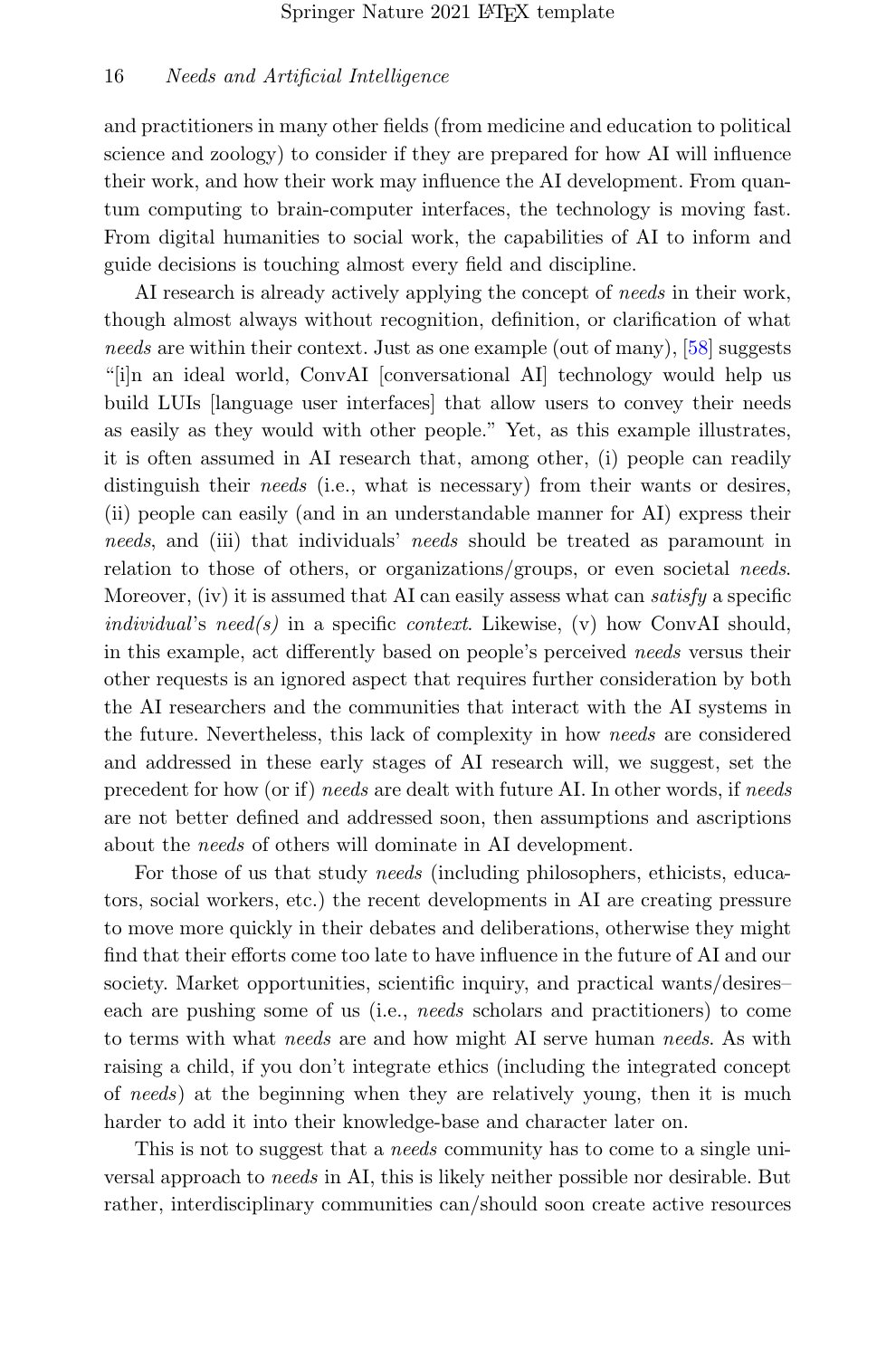and partner with AI developers; where AI developers can get guidance on how to bring the construct of needs into their work and needs scholars and practitioners can learn more about how AI can help advance our understanding of needs. In other words, it is expected that needs scholar and practitioners become influential actors in the co-construction of AI systems–before it is too late for these relationships to have substantial influence or impact.

If, as we propose, needs are essential to a future of AI that adds practical value to the lives of people, then a pragmatic approach to integrating needs will most likely be found. Even maybe, for instance, through brute-force by trying many, many different ways to estimate needs until a workable approach is found. This can, of course, be done with or without the ethical, philosophical, and humanistic qualities that are potentially available through broad interdisciplinary partnerships. This timely push, however, we believe can serve as the impetus for interdisciplinary collaborations that put needs into AI of the future. Constructing a wide acceptance that re-thinking needs for, through, and  $by AI$  is essential for our societies can be seen as a first important step. Clearly, answering the many how questions ahead (and finding/constructing many more questions) is a matter of intensive joint interdisciplinary collaborations and co-creations, as next steps.

4. From Digitization to Digital Transformation Giving humans (i.e. users, customers, citizens, employees, etc.) a central role and considering their needs and values while *digital sociotechincal systems* (including AI systems) are co-produced is a fundamental distinguishing factor between digitization (that refers more to the improvement of processes and efficiency) and digital transformation (DX) that focuses more on humans' needs, values and experiences [\[59,](#page-31-0) [60\]](#page-31-1). The last decades witnessed the impactful waves of digitization. In the recent years, going more steps forward, governments, companies, organizations, and communities are more and more investing in digital transformation. As a result, it is commonly accepted that digital transformation is going to fundamentally change our lives, relationships, perspectives, economies, political systems, science, and societies.

Needs–in different levels and dimensions–are among the most important aspects of digital transformation as a sociotechnical program. Needs can inform our digital transformation strategies, provide basis and assessment criteria for our digital transformation policies, inform our digital transformation ethical frameworks, and play a fundamental role in the real-world and applied cocreation of future sociotechnical systems. It is hard to imagine Sustainable Human-centric, Accountable, Lawful and Ethical digital transformation (Sustainable HALE DX [\[11\]](#page-27-1)) without rethinking needs into the development of digital sociotechnical systems.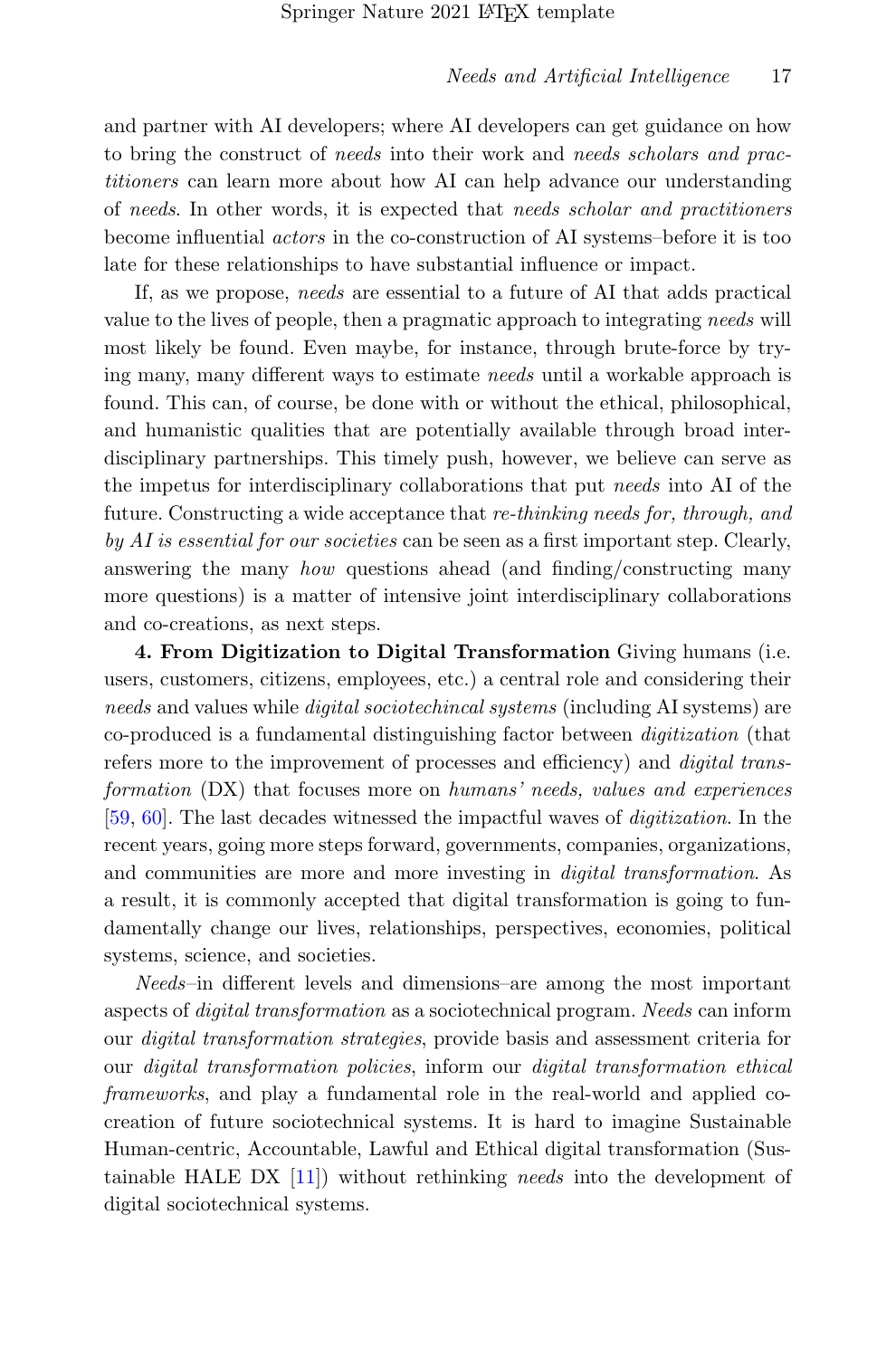Understanding and meeting diverse and contextual needs and values through providing adaptive and personalized services  $15$  are among the most common expectations of DX outcomes. AI is the most promising candidate technology to fulfil such expectations. Therefore, we argue, re-thinking needs into AI can contribute towards better practices of digital transformation. Looking it from the other side, the increasing demand for DX, we suggest, is an important enabler for re-thinking needs into  $AI$ , since it makes the existing gap more than ever apparent.

Besides these, it is worth emphasizing that, among others, the significance and ethical requirements of *needs* (both subjectively and objectively) in these increasingly impactful uses of AI are important to get right: among others, "[b]ecause infrastructural technologies undergird systems of production, they begin changing societies and a people's way of life by transforming the nature of work. The change occurs on two fronts: what people do for a living and how people do what they do" [\[61\]](#page-31-2).

## 5 Threats and HALE Considerations

While our call for *re-thinking needs for, through*, and by AI is partially motivated by the current and increasing concerns regarding sustainability, human-centricity, accountability, lawfulness, and ethicality of AI systems, we acknowledge and warn that–similar to many other approaches– development of more and more *needs*-aware AI system is not without potential negative consequences, if not done in a Sustainable HALE manner itself. Here, we reflect briefly on some of the most essential HALE considerations that should be taken into account when needs (and needs satisfaction) are re-thought for, through, and by AI.

1. AI Manipulation As we discussed earlier, there is no doubt that technologies and humans have been co-producing each other throughout the history of homo sapiens. While our technologies have been very useful, and even might be used for knowledge generation, they did not have much knowledge about us  $(i$ f any $)^{16}$  $)^{16}$  $)^{16}$ . However, digital technologies in general (and AI systems in particular) are increasingly able to construct different types of knowledge about the humans (and other actors or systems) that they are interacting with. Needsaware AI might, in the future, possess vast knowledge about what we need and how we meet our *needs*–more than any other technology. And *scientia poten*tia est (i.e. knowledge is power), in particular if we consider the ubiquitous

<span id="page-18-0"></span> $15$  while considering other actors' and systems' needs and values and taking sustainability concerns into account

<span id="page-18-1"></span><sup>&</sup>lt;sup>16</sup>Depending on our perspective on *knowledge*, one might argue that some sort of *knowledge* was embodied in the past technologies. However, here we are using the term knowledge in a more common usage.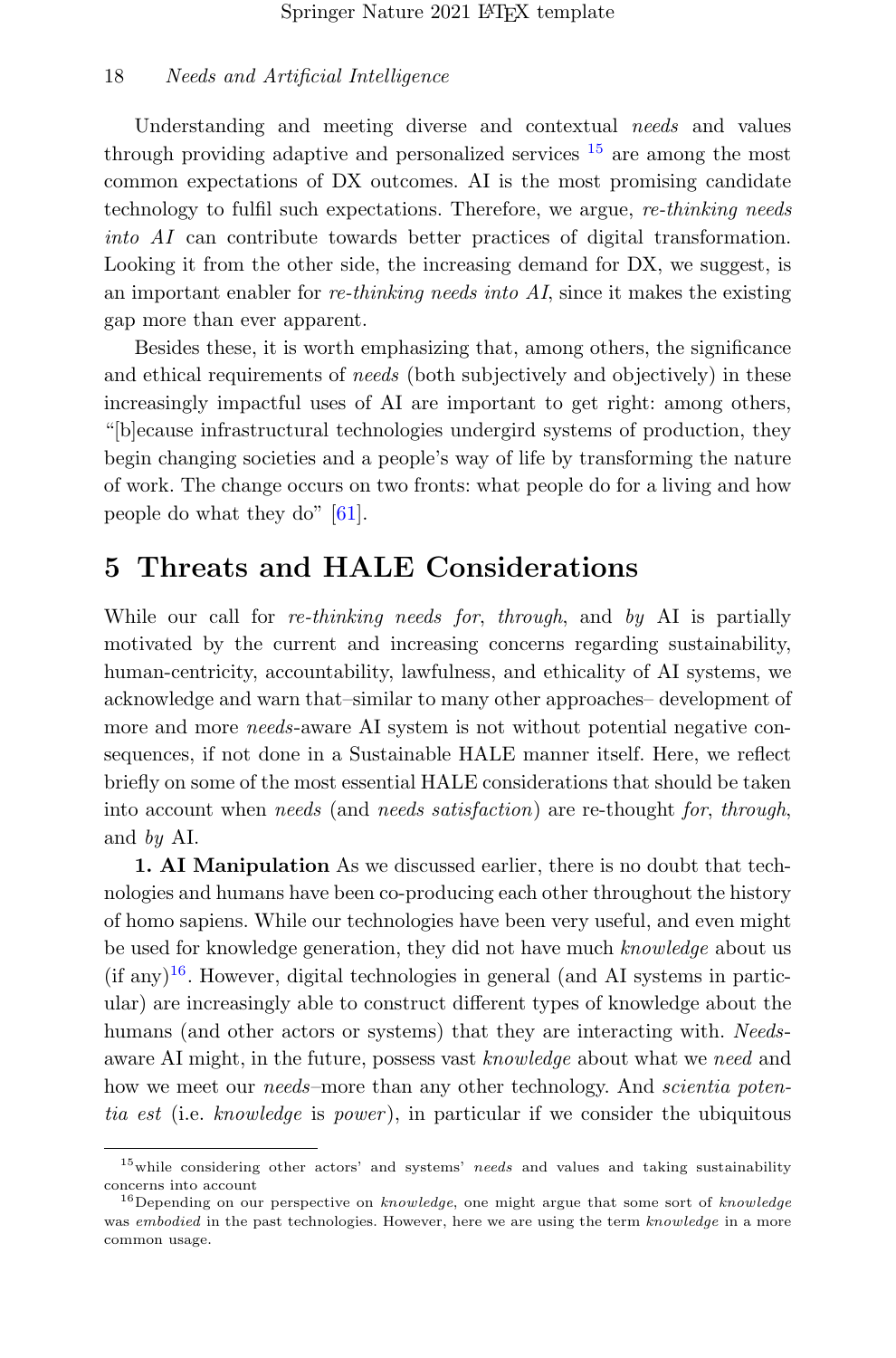application of Ambient Intelligence–everyware. As a result, a potential threat of needs-aware AI systems, if not co-constructed and managed in a sustainable HALE manner, is their potential power to manipulate humans–and other systems from groups and organizations to societies–at their very core, i.e. their perceptions of their needs and need satisfaction.

When referring to individual humans (or individual entities in general), it should be also considered that *needs* are important for people (and entities), and in efforts to meet their needs people (or entities) can find themselves in vulnerable positions. The threat of human manipulation based on their needs (e.g., need X will be met but only if you do Y, or your need is not 'A' but rather it is really 'B') is real. Today's social media companies already do similar (intentionally or unintentionally), with people routinely forfeiting some of their privacy in order to access content that meets their social "wants" (which many people perceive as "needs"). As we increase our understanding of how humans both identify and satisfy their needs (especially using digital technologies), it will become increasingly important for needs to be integrated into policy, regulatory frameworks, and sociotechnical standards and guidelines that help protect human agency and other rights. From needs-mining to algorithms that price access to water, numerous new areas with the potential for manipulation are being created all the time.

2. Our Imaginaries vs. Our Ignorances How we imagine needs-serving AI is another area of potential threat to human agency. Just as movies like The Terminator and The Matrix have shaped public perceptions of AI, the imaginaries available to people for visualizing AI in the future are also important to what technologies eventually get developed by, for, and with AI. What roles do we want for AI? What role should AI have in helping us identify and prioritize our needs? What needs do we want AI to help us satisfy? Should AI help us strike balances between individual, organizational, and societal needs? Answers to these questions should also be part of the conversations that shape the next generation of "imaginaries" of AI.

Just as we don't want those making the laws or regulations also profiting from the policies they are creating, striking an appropriate equilibrium of needs-aware AI (i.e., AI that informed by human needs in design, implementation, and evaluation) and AI that is trying to satisfy specific human needs is essential. Given that humans and AI now co-produce needs, the boundaries of these relationships must be understood and guidance put in place to reduce the risk of human manipulation (based on *needs*) or other threats. Additionally, satisfying one *need* routinely equates to not satisfying some other *needs*. Making these determinations is about considering the context and priorities of the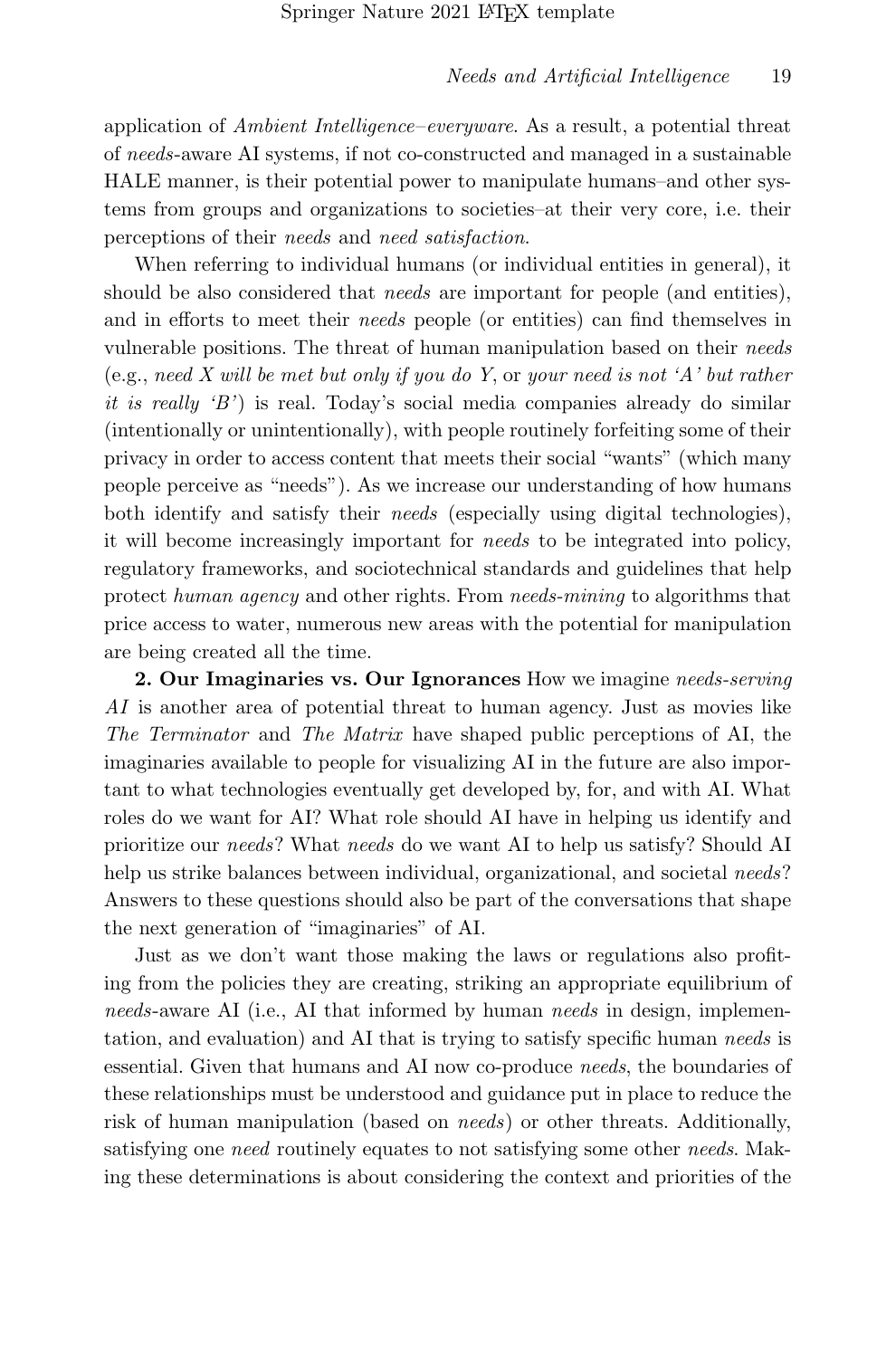various *needs* involved, and those trade-offs are both challenging and potentially lucrative. This is true both in prioritizing needs and selecting "satisfiers" (i.e. "which needs" through/by "which satisfier").

How is the latter discussion on the complexity of needs-aware AI related to the former reflection on imaginaries? Here, we like to point to our ignorance about the *future* and *complexity* of the world we are living in. While we advocate an active discussion and assessment of our *imaginaries regard*ing needs-aware AI, we should also warn that the future world will not be exactly as we *imagine* it. In other words, *sociotechnical imaginaries* are important actors that contribute to the co-creation of needs-aware AI, however, we should not be deceived by our imaginaries–forgetting our ignorance. That is why taking HALE considerations into account is so crucial. Even sometimes, it seems that calling for slower co-construction of technologies that gives us more time to reflect, discuss, and manage our potential mistakes seems to be a wise position. It is hard to manage all–sometimes competing–actors involved in the development of AI, but it is not impossible to at least do our best to be actively and impactfully involved in the co-creation of the future AI.

3. Systems of Systems Needs must be considered systemically (i.e. at the individual, group, society levels) since suboptimization is a continuous threat. In other words, often satisfying a *need* at one level (say, the individual level) can exacerbate needs of either other individuals or of broader groups (such as organizations needs, for instance, can also lead to exacerbating the needs of some individuals. Therefore, all have to be considered as a holistic system.

The systems perspective is essential to reducing threats of bias, unfairness, and negative effects for marginalized people. Adopting this perspective is not easy however, especially in relation to needs where the relationships of needs across and among these levels is both fundamental and always in flux. Nevertheless, this is an important challenge that must be considered if AI is going to be capable of helping people meet their needs.

4. The HALE WHALE As advocators of Responsible Research and Innovation, we are well aware that the list of potential considerations regarding Needs-aware AI technologies can be very long. Here, just as a summary, we briefly provide a list based on HALE dimensions:

- From a Human-centric perspective, besides all complexities related to needs assessment and satisfaction, ensuring transparency, explainability, understandability, and controllability of needs-aware systems need special attention.
- From an Accountability perspective, it is important to include diverse human and non-human actors in the co-creation of *needs*-aware systems, while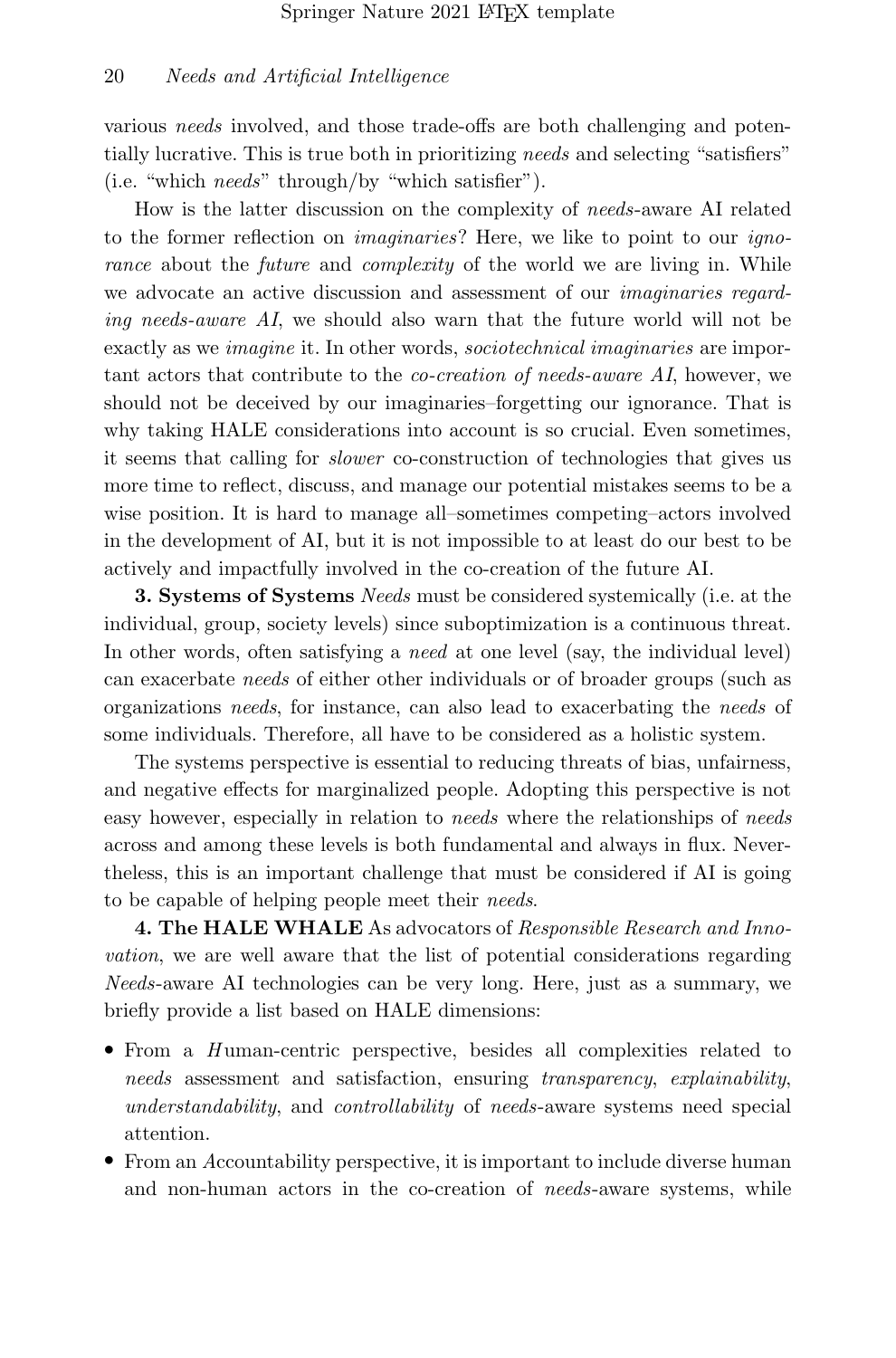responsibilities and accountabilities are well-defined. In other words, cocreation cannot be used as a means to distribute accountability in a way that no one hold responsibility any more.

- From a Legal perspective, besides challenges of *data protection, consent*ing, and consumer protection, enforcing needs-awareness as a prerequisite of advanced AI systems can be an important legal challenge. Moreover, it is clear that satisfying needs should not invade legal rights and frameworks. Moreover, an important consideration is to set the legal (and practical) limits of needs-aware systems.
- from an Ethical perspective, besides all considerations that were discussed before–such as considerations regarding humans' agency– ensuring pluralism, inclusiveness and fairness of needs-aware AI seems to be a challenging task. While the dominance of a specific set of approaches regarding needs satisfaction does not seem to be an appropriate approach, a very critical consideration is how can we ensure that we do not assign "equal validity"[17](#page-21-0) to every and all proposed approaches while supporting pluralism and inclusiveness.

Like a WHALE living in an ocean of different actors, a sociotechnical digital system, such as a *needs-aware* AI system, should function as a *whole system* within and in-relation to other systems  $[11]$ . Keeping needs-aware systems sustainable (from different perspectives) is a challenging consideration. Besides, all aspects that were mentioned above that can influence the sustainability of the needs-aware systems, considerations and challenges regarding locality of knowledge, federated computation, distributed needs-aware systems, and the application of synthetic data expect to be addressed by interdisciplinary solutions, from philosophy and cognitive science to information systems and digital law (and beyond).

5. Stalling A final threat is the potential of not doing anything related to AI and needs because we do not know how to do it. It is easy for challenges like those we are discussing here to overwhelm our capacity to plan and act, since none of this is easy. But we posit that making a decision not to act (even if that is just starting conversations with colleagues about issues of needs and AI) would be a regrettable choice. AI is continuing to develop every day, with literally more than a hundred new papers being shared most days on arXiv.org alone. And if the professional communities across multiple disciplines don't come together, or wait too long to begin our conversations, then AI developers will answer many questions about the role of *needs* in AI (many of which will be hard to change later).

<span id="page-21-0"></span> $17$ <sub>i.e.</sub> everything goes!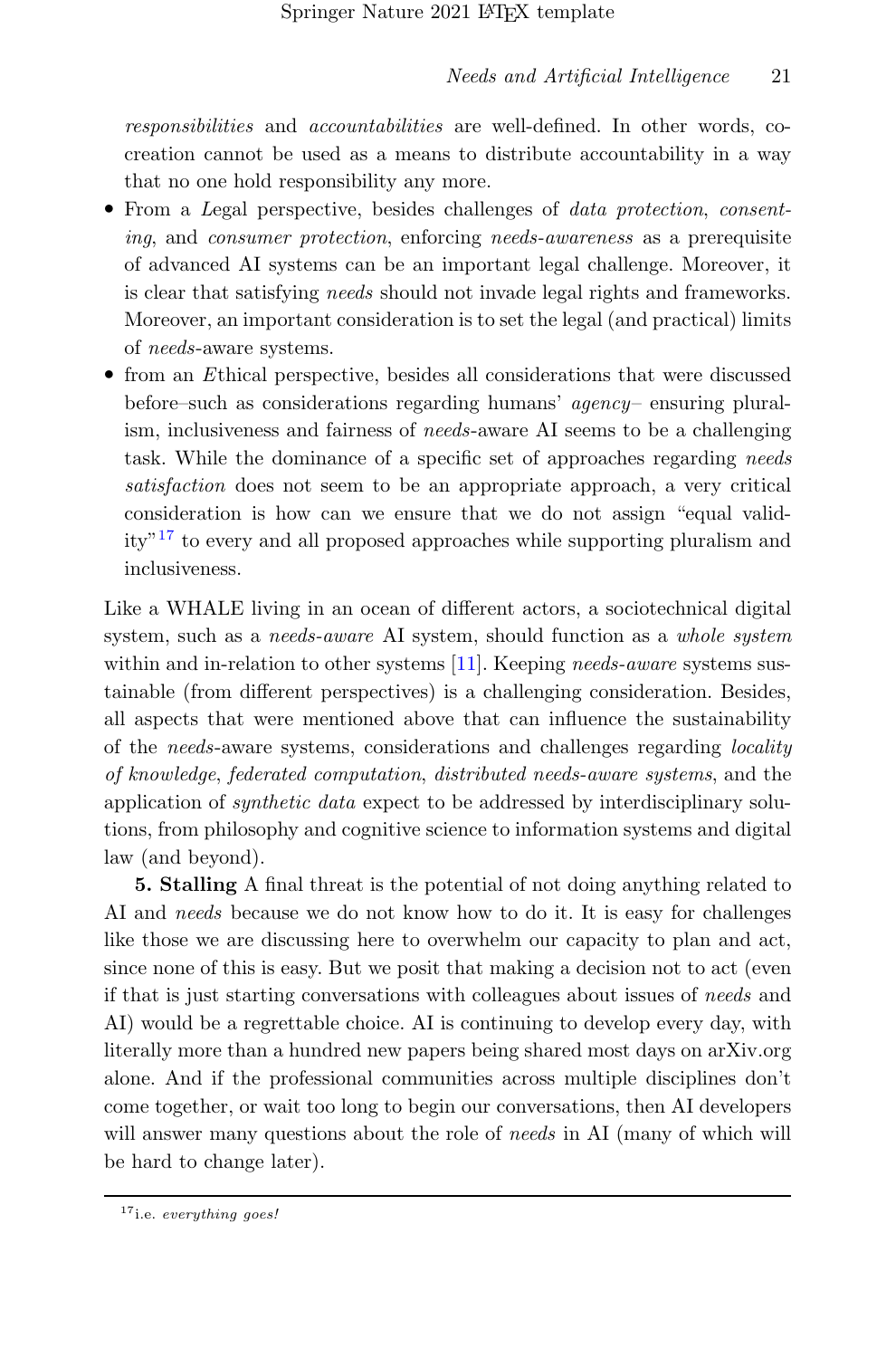## 6 What Comes Next?

In this article we have attempted to make the case for why we should integrate (conceptually, computationally, and systemically) needs for AI, through AI, and by AI. There are, of course, other considerations, barriers, and enablers beyond our limited list here; nevertheless, our goal for making this case is as "call to action". For needs to be assimilated into the future of AI, we (i.e., needs scholars and practitioners, AI researchers and developers, policymakers, and other actors) must begin our efforts to ensure that needs are not left out of AI. In this vein, we propose the following:

1. Reconstruct the concept of "need" How we [choose to] describe (or define) needs is a necessary step to move us toward clearer conceptualizations and operationalizations of needs (and needs satisfaction). This can help us to co-construct novel transparent and applied measurements<sup>[18](#page-22-0)</sup> of needs and needs satisfaction. We suggest that if AI developers are going to be able to utilize needs in the [co-]design and implementation of AI systems (in order for those systems to help meet needs), then we must begin here as our foundation.

Today, however, definitions are not universally accepted across disciplines. Many disciplines currently rely on definitions that attempt to set universal satisfiers of needs (such as, self-actualization or autonomy) as the definition. Others apply definitions rooted in deficiencies or gaps. Thus, the transformation of what *needs* are, how we discuss *needs* (both formally and informally), and how we create systems to measure or utilise *needs* and *needs satisfac*tion (i.e. to 'explicitize' or 'enactize' needs and needs satisfaction) will require systematic interdisciplinary efforts–to reach [working] agreements within and across many disciplines on common definitions that, e.g., can be applied from computer science to psychology, as easily as from social work to philosophy, and from law to economics (if required).

A common set of [working] definitions of what needs are, we believe, is essential to creating AI systems that are needs-aware. In the end, these definitions may vary by context, for example, a health care AI using one variant and a criminal justice system using another. Or through application, one or two operational definitions of *needs* may be found as most useful and productive for AI systems. In either case, a collaborative interdisciplinary approach may create a continuum from *needs-blind* systems (i.e., those that disregard needs in design and/or implementation) to needs-based (i.e., those that prioritize needs in design and implementation as their most central aspect) – with *needs-aware* being a term to describe all different types of systems in the continuum that are not needs-blind.

<span id="page-22-0"></span> $18$ using quantitative, qualitative, and/or mixed methodologies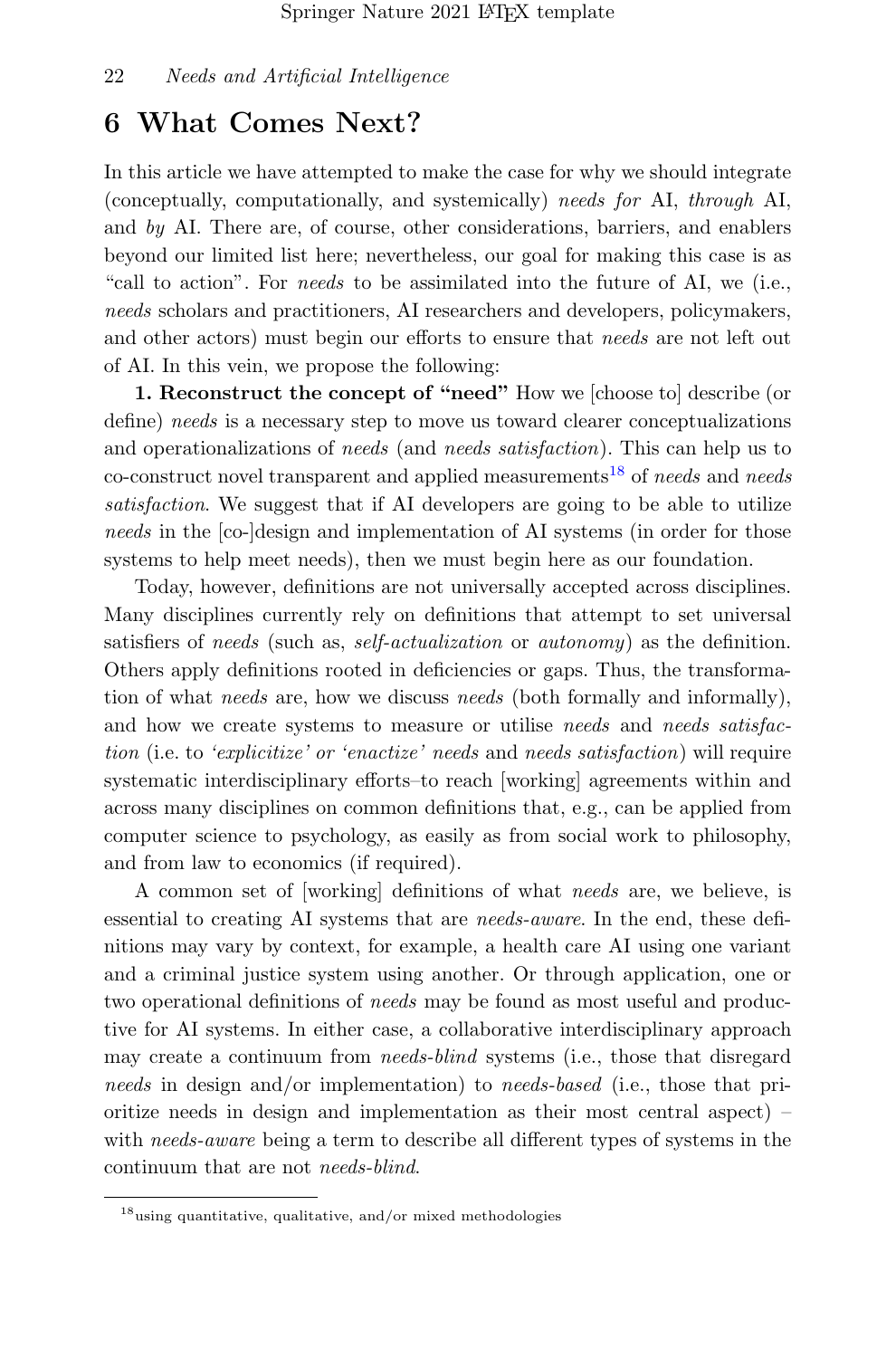All of this is contingent, nevertheless, on having a definition(s) of needs that can be communicated and applied. As well as a definition(s) that can applied for individual, organizational, and even societal level needs.

2. Create communities of action Progress on integrating needs for, through, and by AI in the future, depends on establishing broad interdisciplinary community(ies) that take actions. Some of the required actions are traditional academic endeavours, such as writing articles, creating discussion forums, writing blogs, holding conferences (and conferences within conferences), teaching about *needs* in courses, and of course conducting rigorous research. Others include supporting the development of AI literacy<sup>[19](#page-23-0)</sup> in the social sciences and humanities so that the next generation of students, scholars, and practitioners are well versed in the technical and social aspects of conversations. The interdisciplinary communities, however, cannot remain isolated in academia; they must include public and private sector partners who can envision the positive roles of needs-aware AI as well.

3. Co-construct the imaginaries One step, we propose, for invigorating professional dialogue (open to all disciplines) on the role of needs in AI, is to introduce "imaginaries" (or scenarios) that illustrate the potential relationships of humans and AI systems in the future in terms of how they influence Kai-Fu Lee's vision of a future where "AI will learn to serve human needs". These imaginaries offer a powerful and useful tool for disciplines to examine needs within their particular context, as well as for interdisciplinary conversations to consider the appropriate role of *needs* in AI systems that cross many boundaries.

4. Promote federated computation and personal data protection In order to be sustainable in both individual and societal levels, we require access to data and knowledge in different layers. However, due to privacy and security concerns, this is not easily possible through traditional *centralized big* data or machine learning approaches. We propose that we can resolve this potential challenge by developing needs-aware federated computation mechanisms, in which both privacy and agency of individuals are respected while data or knowledge is well distributed and communicated throughout the digi-tal environment and users are empowered [\[53,](#page-30-5) [54\]](#page-30-6) through novel [needs-aware] sociotechnical systems (e.g. [\[15,](#page-27-11) [63\]](#page-31-3)). Many technical, legal, and societal challenges regarding implementation of such systems or eco-systems should be resolved: an important mission for the future of our societies that cannot be achieved without collaborations between computer scientists, data scientists, philosophers, social scientists, lawyers, policymakers, corporations, NGOs, and many other actors involved.

<span id="page-23-0"></span> $19$  which itself requires further research, see e.g.  $[62]$  for an initial attempt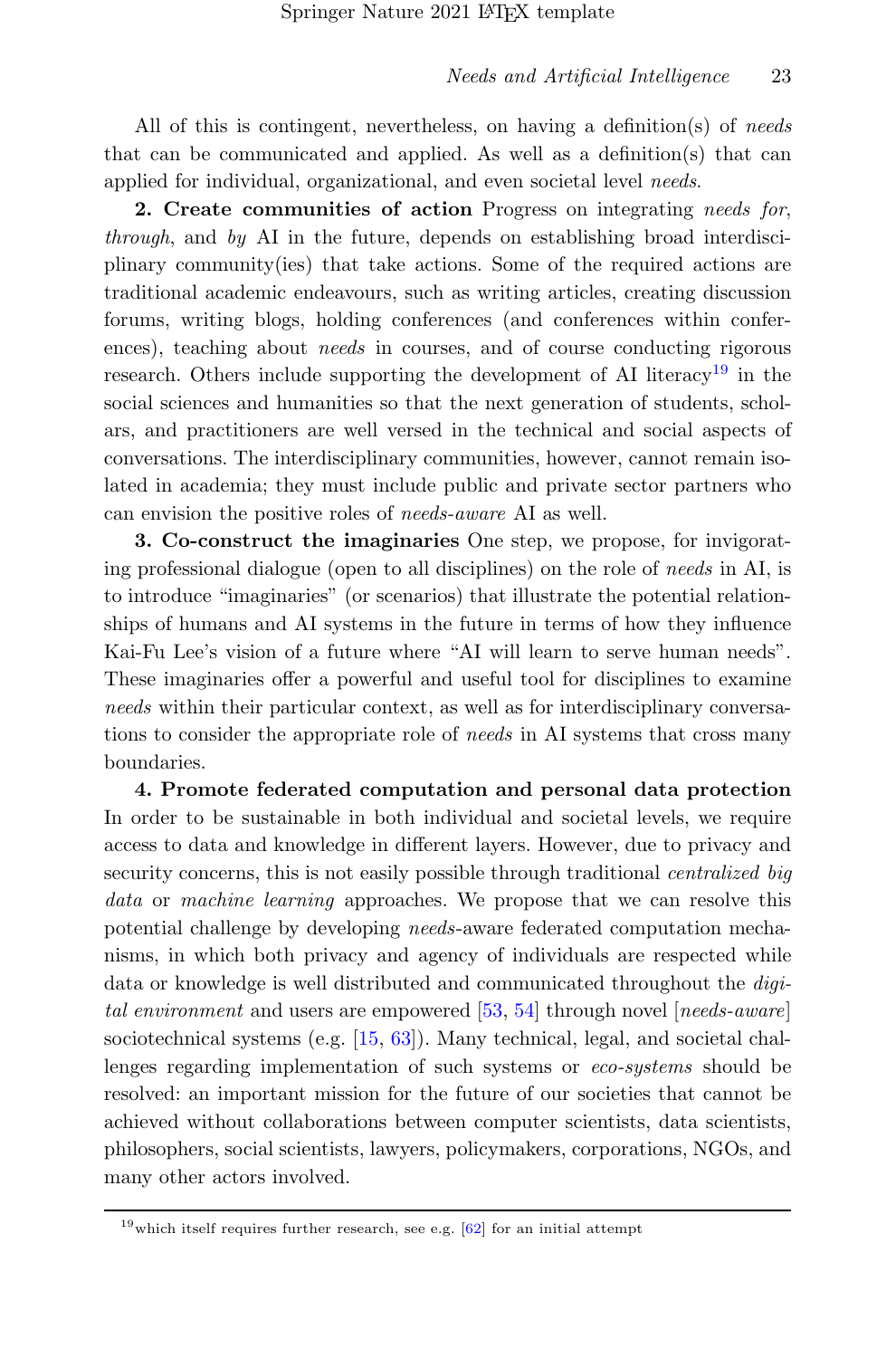5. Apply HCAI as an ethical AI framework If we use HCAI as a process for creating more ethical AI systems, then we can consider how/where/when needs can be added into the HCAI processes to improve the results–both in terms of how the AI systems are designed, as well as how AI systems utilize *needs* in their logic when making decisions/recommendations.

HCAI can be done with a wants perspective (e.g., what do people want), or from a *[human]-needs perspective* (e.g., what are the priority *needs*). At times these align (when people want satisfiers that will help meet their needs), but routinely they do not align or are even in conflict (e.g., we want something that actually puts us in further needs). Thus, the role of needs in HCAI has to be considered carefully and researched in many contexts in order to identify the essential contributions of needs in the processes.

Given the nature of *needs*, we suggest that they are best integrated into HCAI through a mixed-methods lens. The role of qualitative methods in the development of HCAI is already recognized  $(e.g., 64)$ , and more specifically necessity and sufficiency are already commonly used measures in mixed-methods analysis approaches–including Qualitative Comparative Analysis [\[65,](#page-31-6) [66\]](#page-31-7) and Necessary Conditions Analysis [\[67\]](#page-31-8). Formulas for calculating the probability of necessity and probability of sufficiency for given conditions have also been introduced by Pearl [\[14\]](#page-27-3). Among others, through necessity and sufficiency considerations (or predictions) at multiple steps of the HCAI design process, we posit that rigorous approaches to needs can be integrated for, through, and by AI.

6. Integrate needs into ethical AI frameworks We propose that a critical step towards needs-aware AI, is to introduce needs into AI ethi-cal frameworks<sup>[20](#page-24-0)</sup>. Currently, multiple ethical frameworks are being proposed and debated (including, for example, those from the EU, USA, and China), none of which integrate the construct or measurement of needs into their design. The development of these initial frameworks lays for the foundation for future improvements, so missing the current opportunity to introduce needs for, through, and by AI now will only make it more challenging to introduce it later–thus, this also has to be a priority for needs and AI scholars and practitioners.

7. Rethinking Needs-awareness to socioeconomic perspectives and structures Lastly, our socioeconomic perspectives and structures (from business models to power-structures, from public institutions to government policies) would benefit from needs-awareness [in AI and other sociotechnical systems]. For many, the introduction of needs in their models, dialogues and decisions have been actively avoided since the complexity of needs was beyond

<span id="page-24-0"></span> $20$ <sub>as</sub> well as AI strategies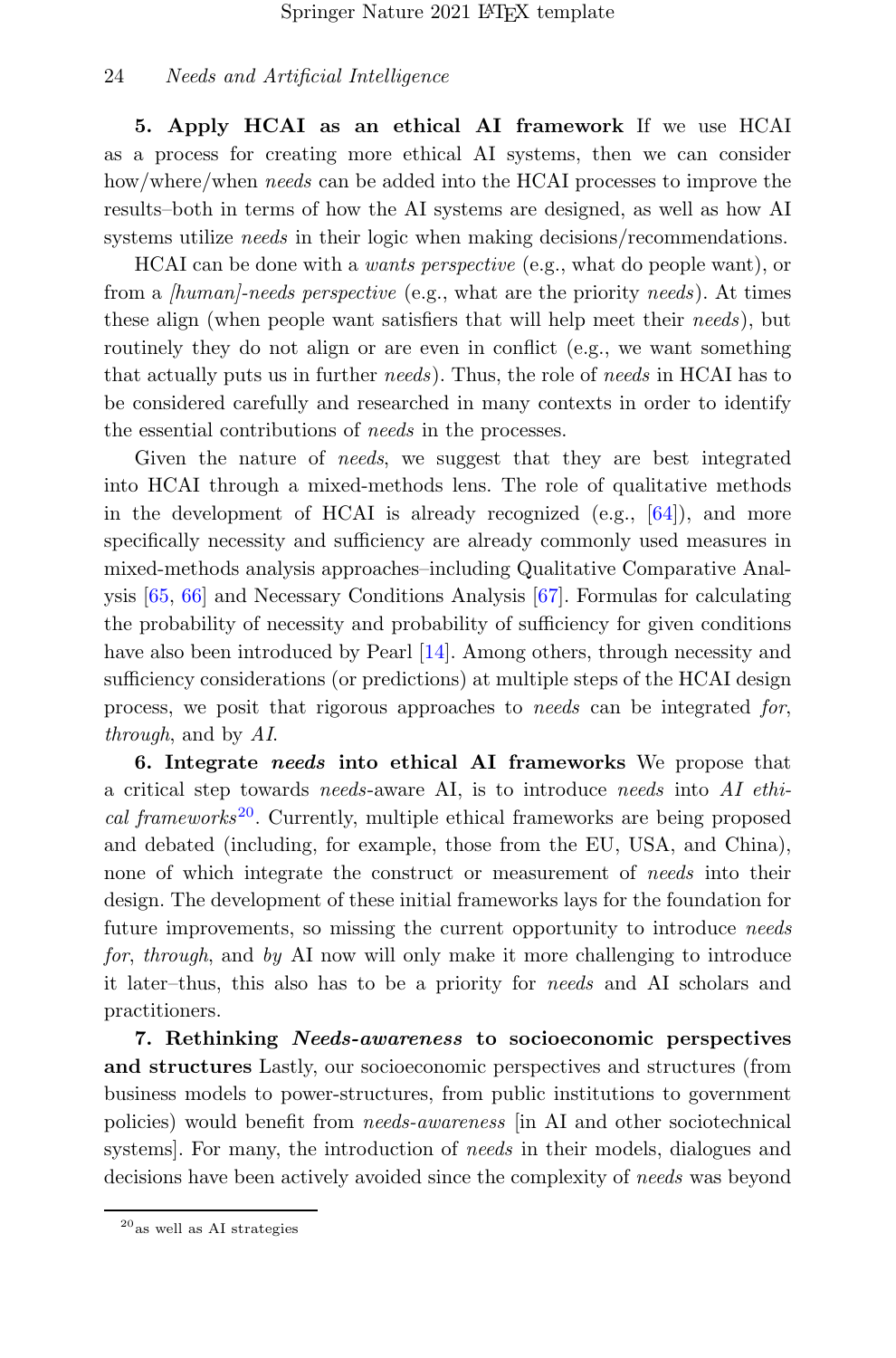the capacity of the time. Many others might even have conflict of interest with the realization of needs-aware sociotechnical systems [including needs-aware AI]. Nevertheless, emerging advanced technology enable us to now consider needs for, through, and by AI.

Along with all points mentioned above, we call for rethinking needsawareness to our socioeconomic perspectives and structures in order to provide the broad structural supports required for the hard work of developing AI that serves *needs*.

## 7 Conclusions

We have outlined above the major gaps, barriers, enablers and drivers for *needs* (as a specific construct that can be described, utilized, enactized, measured and distinguished from other constructs) in the development of *sustainable* HALE AI. We have done so in hopes of igniting an interdisciplinary professional dialogue on the roles of *needs*, and jump-starting real-world actions that can assist and guide the future of the AI that is capable of serving human needs–a goal that can't be achieved without first coming to terms with our current lack of knowledge and understanding of our *needs* or the *needs* of others. We hope that in response to this initial attempt to frame future conversations, others from philosophy, ethics, cognitive science (including psychology, neuroscience, cognitive biology, anthropology, etc.), political science, health, and many other disciplines that have been working on *needs* and ways to assess needs for decades, will share their perspectives in this dialogue. At the same time, our desire is likewise to engage AI researcher and developers to engage with us and this topic, so that our efforts can lead to meaningful and impactful guidance and tools for creating future AI systems that meet our ideals and help us achieve our ideals. Ultimately, we hope that similar to *rights* (e.g. human rights) that have become a fundamental aspect of our imaginaries about tech-nologies<sup>[21](#page-25-0)</sup>, needs also find their appropriate position in our shared visions: we imagine a world in which AI systems are co-created to satisfy [human] needs; we imagine a world in which AI systems are–among others–planned, funded, designed, evaluated and judged based on the needs they satisfy. Please join the conversation by talking with your colleagues about needs, integrating needs into your work, and/or contributing editorials or articles about the roles for needs in AI within your professional communities–and beyond.

<span id="page-25-0"></span><sup>&</sup>lt;sup>21</sup>i.e. it is hard to imagine anyone claiming to respect laws and ethics who explicitly advocates the violation of human rights through technology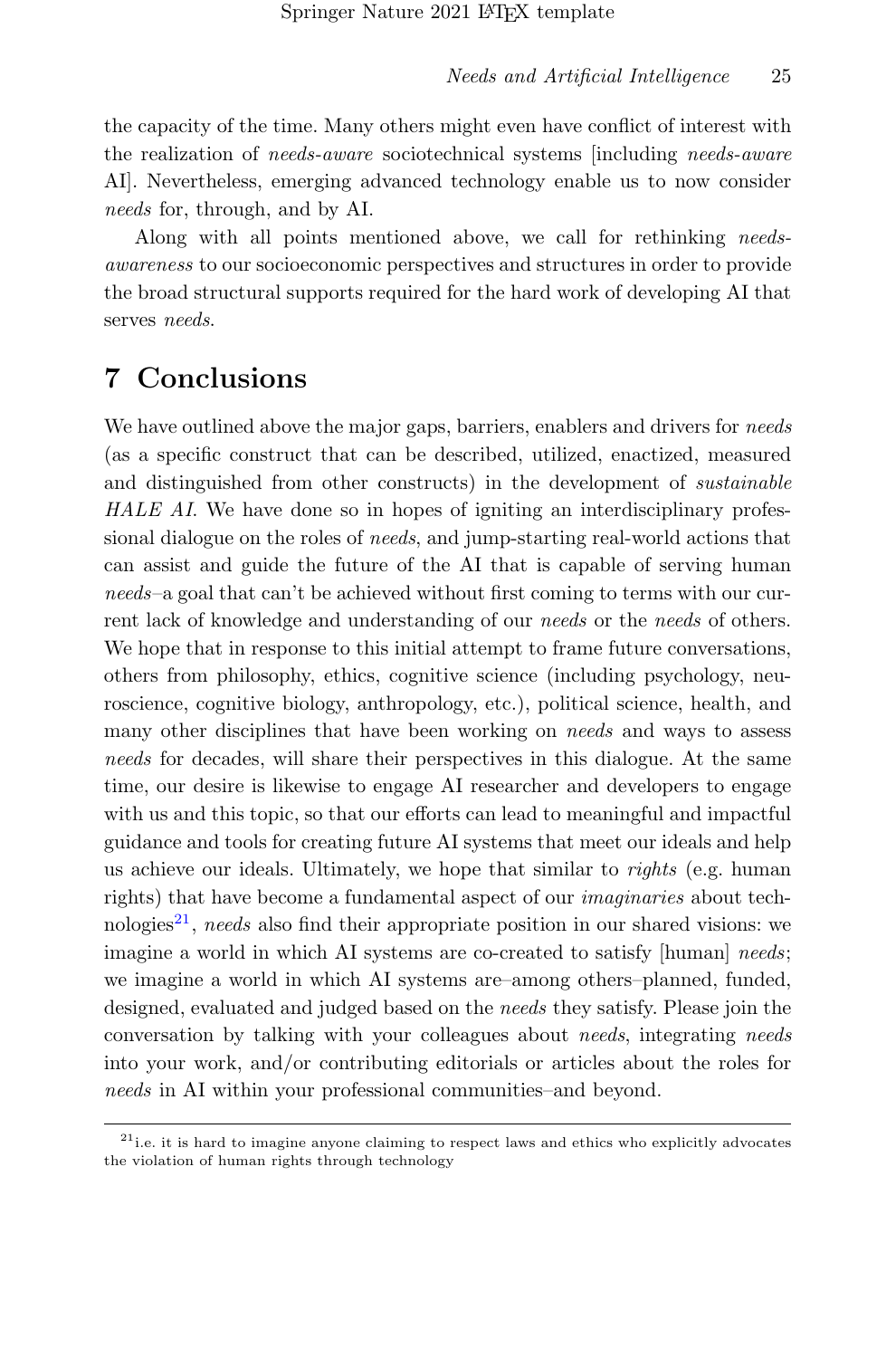## 8 Acknowledgements

This research was partially funded by the Vienna University of Economics and Business, project Human—Digital:Sustainability.

## References

- <span id="page-26-0"></span>[1] National Research Council (U.S.): National Science Education Standards: Observe, Interact, Change, Learn. National Academies Press., Washington, USA (1996)
- <span id="page-26-1"></span>[2] Lee, K.-F., OReilly, T.: Meet the Expert: How AI Will Change Our World by 2041. OReilly Media, Inc. (2021). [https://learning.oreilly.com/videos/](https://learning.oreilly.com/videos/meet-the-expert/0636920623939/0636920623939-video335577/) [meet-the-expert/0636920623939/0636920623939-video335577/](https://learning.oreilly.com/videos/meet-the-expert/0636920623939/0636920623939-video335577/)
- <span id="page-26-2"></span>[3] Shneiderman, B.: Design lessons from AI's two grand goals: Human emulation and useful applications. IEEE Transactions on Technology and Society 1(2), 73–82 (2020)
- <span id="page-26-3"></span>[4] Altschuld, J.W., Watkins, R.: A primer on needs assessment: More than 40 years of research and practice. New Directions for Evaluation 2014(144), 5–18 (2014)
- <span id="page-26-4"></span>[5] Human, S., Fahrenbach, F., Kragulj, F., Savenkov, V.: Ontology for Representing Human Needs. In: Różewski, P., Lange, C. (eds.) Knowledge Engineering and Semantic Web. Communications in Computer and Information Science, pp. 195–210. Springer International Publishing, Cham (2017)
- <span id="page-26-5"></span>[6] Watkins, R., Human, S.: Needs-aware Artificial Intelligence: AI that 'serves [human] needs'. arXiv (arXiv:2202.04977 [cs.AI]) (2022). [https:](https://doi.org/10.48550/arXiv.2202.04977) [//doi.org/10.48550/arXiv.2202.04977](https://doi.org/10.48550/arXiv.2202.04977)
- <span id="page-26-6"></span>[7] Nickols, F.: Four change management strategies. Distance Consulting LLC 11(05), 2010 (2010)
- <span id="page-26-9"></span>[8] Sternberg, R.J.: The concept of intelligence, pp. 3–15. Cambridge University Press (2000)
- <span id="page-26-7"></span>[9] Laurence, S., Margolis, E.: Concepts and cognitive science. Concepts: core readings 3 (1999)
- <span id="page-26-8"></span>[10] McLeod, S.K.: Knowledge of need. International Journal of Philosophical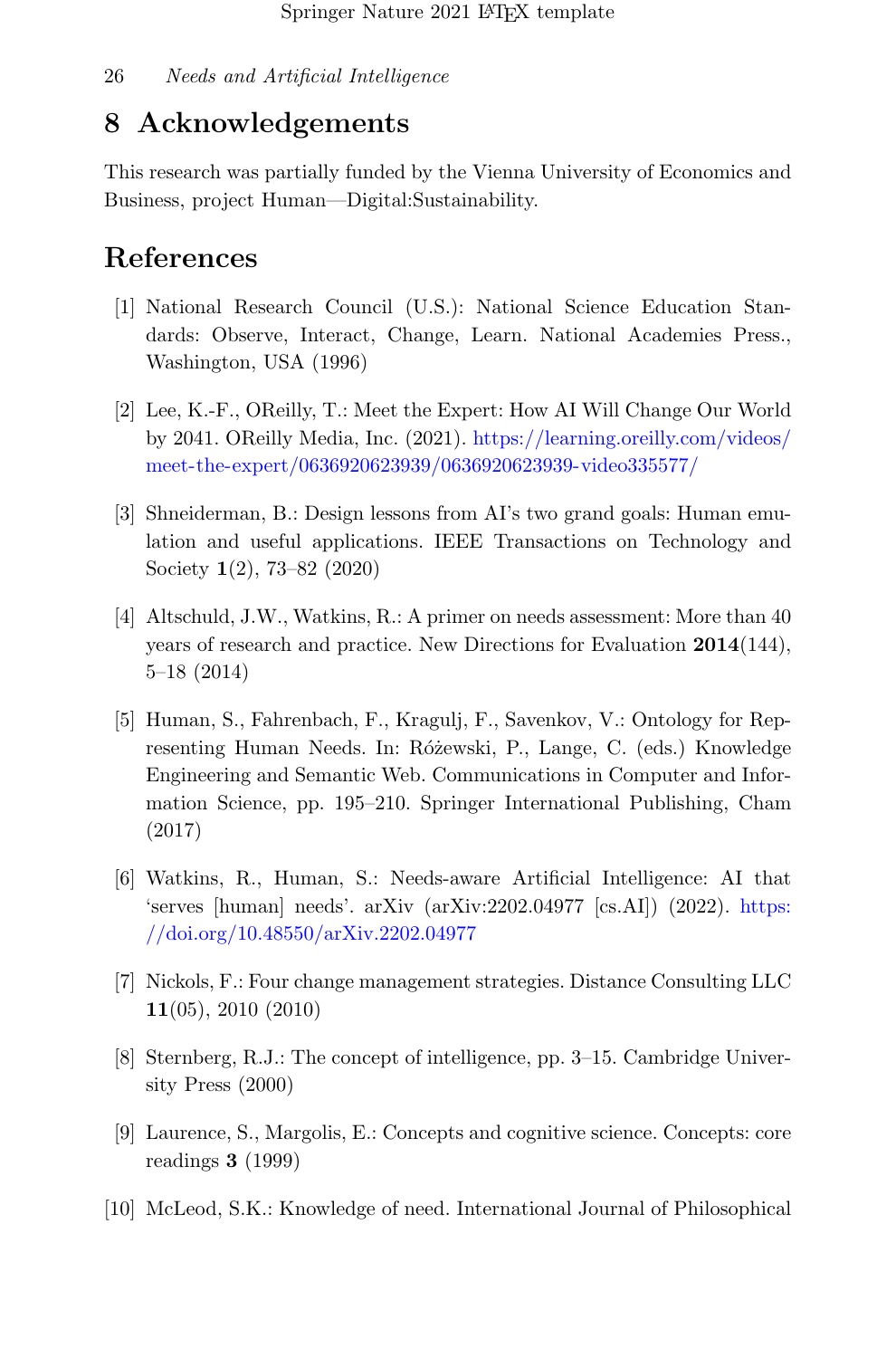Studies 19(2), 211–230 (2011)

- <span id="page-27-1"></span>[11] Human, S.: THE HALE WHALE: A Framework for the Co-creation of Sustainable, Human-centric, Accountable, Lawful, and Ethical Digital Sociotechnical Systems. Sustainable Computing Paper Series (2022/01) (2022)
- <span id="page-27-0"></span>[12] Strümke, I., Slavkovik, M., Madai, V.I.: The social dilemma in artificial intelligence development and why we have to solve it. AI Ethics (2021)
- <span id="page-27-2"></span>[13] Watkins, R.: What are needs? [an online resource] (2016). [https://sites.](https://sites.google.com/site/whatareneeds/file-cabinet) [google.com/site/whatareneeds/file-cabinet](https://sites.google.com/site/whatareneeds/file-cabinet)
- <span id="page-27-3"></span>[14] Pearl, J.: Probabilities of causation: three counterfactual interpretations and their identification. Synthese  $121(1)$ , 93-149 (1999)
- <span id="page-27-11"></span>[15] Human, S., Neumann, G., Peschl, M.F.: [How] can pluralist approaches to computational cognitive modeling of human needs and values save our democracies? Intellectica 70, 165–180 (2019)
- <span id="page-27-4"></span>[16] Shneiderman, B.: Human-centered artificial intelligence: Three fresh ideas. AIS Transactions on Human-Computer Interaction 12(3), 109–124 (2020)
- <span id="page-27-5"></span>[17] Jasanoff, S.: States of Knowledge: the Co-production of Science and the Social Order. Routledge, Oxfordshire, UK (2004)
- <span id="page-27-6"></span>[18] Harbers, H.: Inside the Politics of Technology: Agency and Normativity in the Co-production of Technology and Society. Amsterdam University Press, Amsterdam, Netherlands (2005)
- <span id="page-27-7"></span>[19] Clark, A., Chalmers, D.: The extended mind. analysis 58(1), 7–19 (1998)
- <span id="page-27-8"></span>[20] Dror, I., Harnad, S.: Offloading cognition onto cognitive technology. In: Dror, I., Harnad, S.H. (eds.) Cognition Distributed: How Cognitive Technology Extends Our Minds. John Benjamins, Philadelphia (2008)
- <span id="page-27-9"></span>[21] Rowlands, I., Nicholas, D., Williams, P., Huntington, P., Fieldhouse, M., Gunter, B., Withey, R., Jamali, H.R., Dobrowolski, T., Tenopir, C.: The google generation: the information behaviour of the researcher of the future. In: Aslib Proceedings (2008). Emerald Group Publishing Limited
- <span id="page-27-10"></span>[22] Asher, A.D.: Search magic. discovering how undergraduates find information. In: American Anthropological Association, Annual Meeting (2011)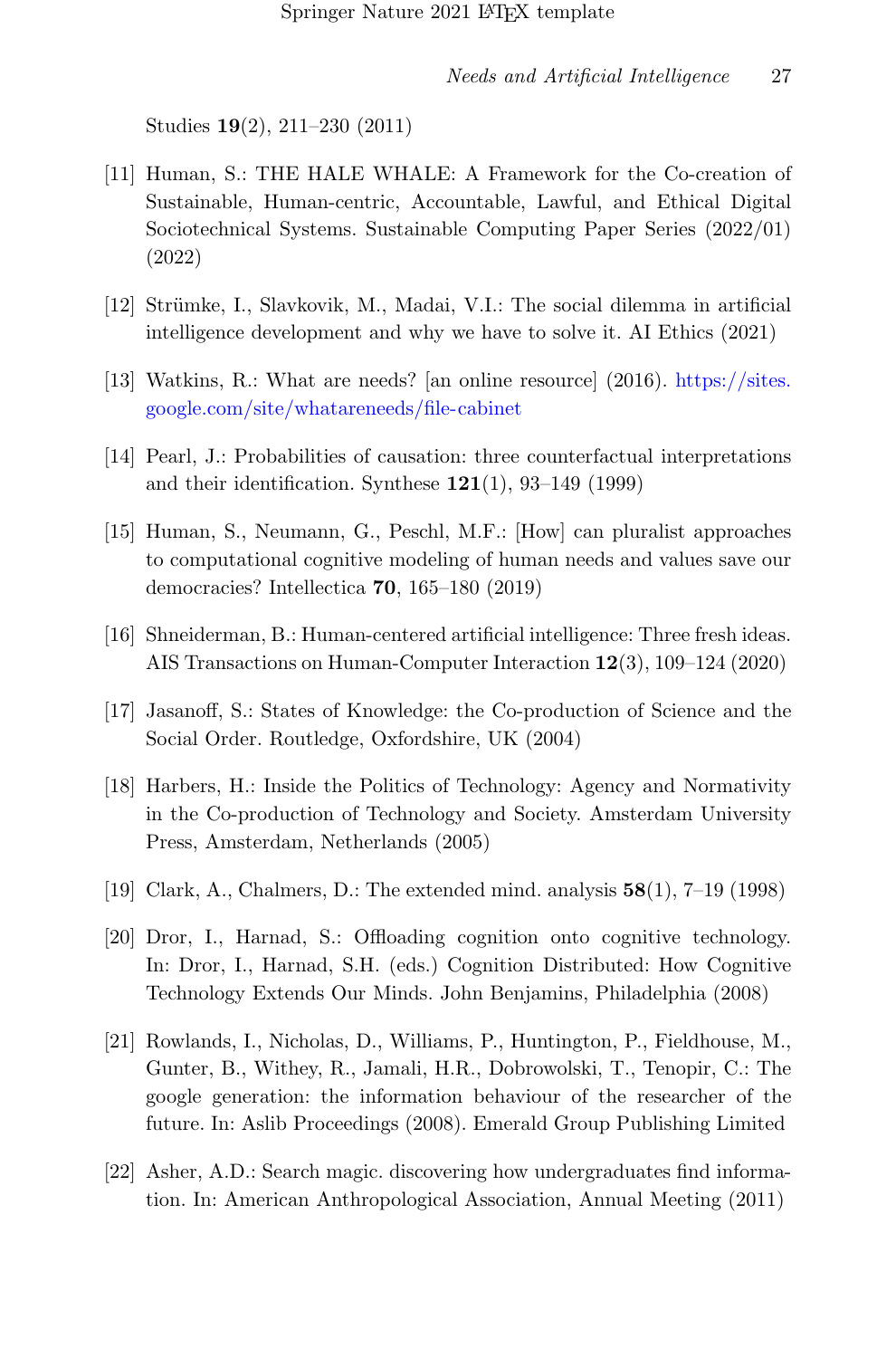- <span id="page-28-0"></span>[23] Elayan, H., Aloqaily, M., Guizani, M.: Internet of behavior (iob) and explainable ai systems for influencing iot behavior. arXiv preprint arXiv:2109.07239 (2021)
- <span id="page-28-1"></span>[24] Eaglin, J.: When critical race theory enters the law & technology frame.  $\sim$  Michigan Journal of Race & Law  $\sim$  (forthcoming 2021) (2021)
- <span id="page-28-2"></span>[25] Ward, A.F.: People mistake the internet's knowledge for their own. Proceedings of the National Academy of Sciences 118(43) (2021)
- <span id="page-28-3"></span>[26] Lyytinen, K., Yoo, Y.: Ubiquitous computing. Communications of the ACM 45(12), 63–96 (2002)
- <span id="page-28-4"></span>[27] Greenfield, A.: Everyware: The Dawning Age of Ubiquitous Computing. New Riders Publishing, San Francisco, CA (2010)
- <span id="page-28-5"></span>[28] Satyanarayanan, M.: Pervasive computing: Vision and challenges. IEEE Personal communications 8(4), 10–17 (2001)
- <span id="page-28-6"></span>[29] Aarts, E., Wichert, R.: Ambient intelligence. In: Technology Guide, pp. 244–249. Springer, New York, NY (2009)
- [30] Cook, D.J., Augusto, J.C., Jakkula, V.R.: Ambient intelligence: Technologies, applications, and opportunities. Pervasive and Mobile Computing 5(4), 277–298 (2009)
- <span id="page-28-7"></span> $[31]$  Gams, M., Gu, I.Y.-H., Härmä, A., Muñoz, A., Tam, V.: Artificial intelligence and ambient intelligence. Journal of Ambient Intelligence and Smart Environments 11(1), 71–86 (2019)
- <span id="page-28-8"></span>[32] Human, S., Peschl, M., Bidabadi, G., Savenkov, V.: An Enactive Theory of Need Satisfaction. PT-AI 2017: Philosophy and Theory of Artificial Intelligence 2017, pp. 40–42. Springer and Springer, Leeds, UK (2018)
- <span id="page-28-9"></span>[33] Peschl, M.F., Fundneider, T.: Designing and enabling spaces for collaborative knowledge creation and innovation: From managing to enabling innovation as socio-epistemological technology. Computers in Human Behavior 37, 346–359 (2014)
- <span id="page-28-10"></span>[34] Næss, P.: Up-front assessment of needs. In: Making Essential Choices with Scant Information. Palgrave Macmillan, London (2009)
- <span id="page-28-11"></span>[35] Kaufman, R.: Alignment and success: Applying the hierarchy of planning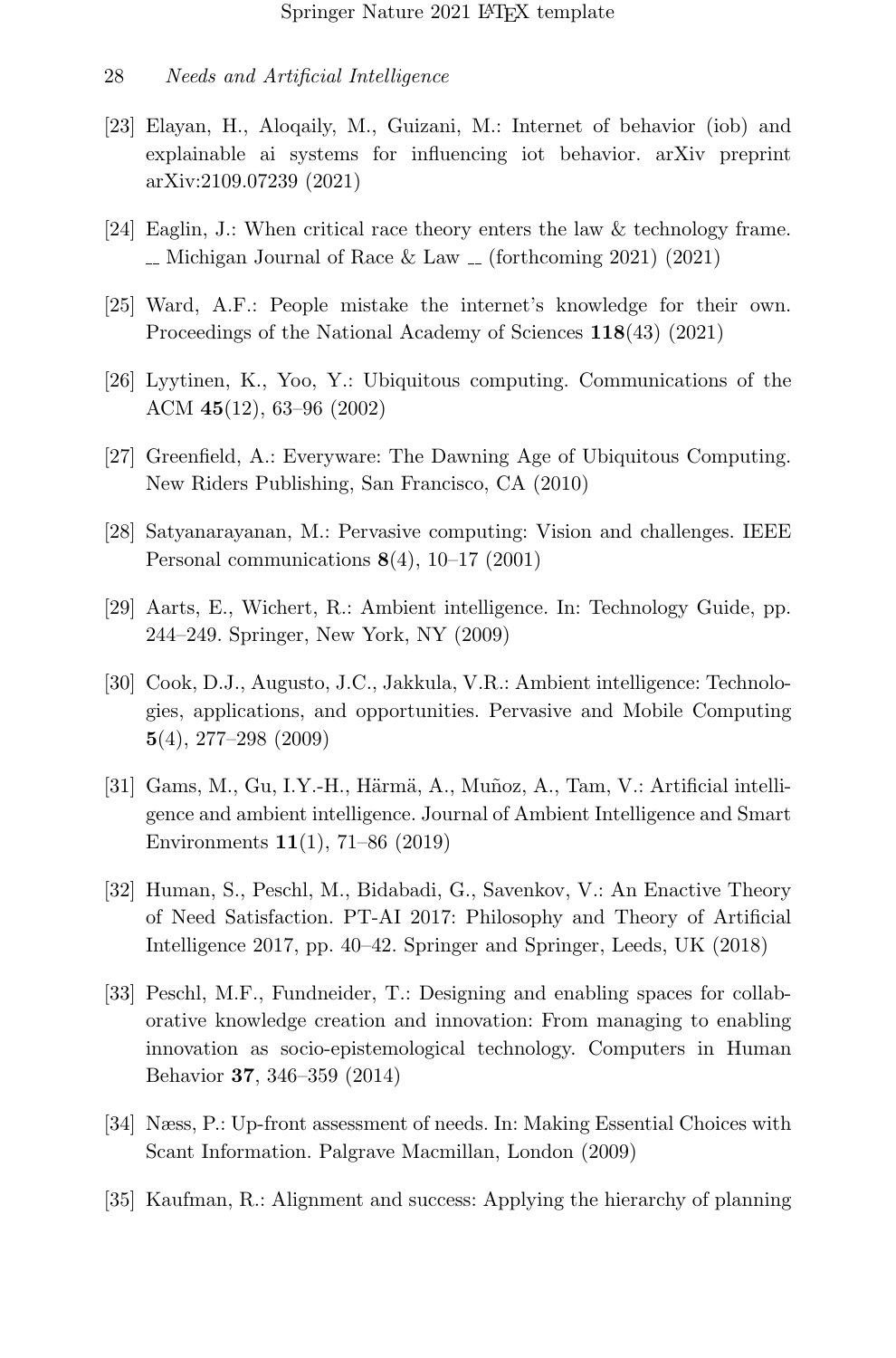and the needs-assesment hierarchy. Performance Improvement  $58(7)$ ,  $24-$ 28 (2019)

- <span id="page-29-0"></span>[36] Kaufman, R.: Strategic Planning Plus: An Organizational Guide. Sage publications, Thousand Oaks, CA (1992)
- <span id="page-29-1"></span>[37] Watkins, R., Meiers, M.W., Visser, Y.: A Guide to Assessing Needs: Essential Tools for Collecting Information, Making Decisions, and Achieving Development Results. World Bank Publications, Washington, DC (2012)
- <span id="page-29-2"></span>[38] Human, S., Bidabadi, G., Peschl, M.: Learning to Satisfy Needs: Predictive Processing vs. Deep Learning. In: EUCognition, Zurich (2017)
- <span id="page-29-3"></span>[39] Reader, S.: Aristotle on necessities and needs. Royal Institute of Philosophy Supplement 57, 113–135 (2005)
- <span id="page-29-4"></span>[40] Kragulj, F.: Creating knowledge of need: A methodological framework for its abductive inference. Master's thesis, University of Vienna (2014)
- <span id="page-29-5"></span>[41] McCain, R.A.: Why need is "a word we cannot do without" in economics. In: Forum for Social Economics, vol. 43, pp. 181–196 (2014). Taylor & Francis
- <span id="page-29-6"></span>[42] Maslow, A.H.: A theory of human motivation. Psychological review  $50(4)$ , 370 (1943)
- <span id="page-29-7"></span>[43] Ryan, R.M., Deci, E.L.: Intrinsic and extrinsic motivation from a selfdetermination theory perspective: Definitions, theory, practices, and future directions. Contemporary educational psychology 61, 101860 (2020)
- <span id="page-29-8"></span>[44] Anders, H.: Indeterminacy and the principle of need. Theoretical Medicine and Bioethics 38(1) (2017)
- <span id="page-29-9"></span>[45] Human, S., Bidabadi, G., Savenkov, V.: Supporting Pluralism by Artificial Intelligence: Conceptualizing Epistemic Disagreements As Digital Artifacts. PT-AI 2017: Philosophy and Theory of Artificial Intelligence 2017, pp. 190–193. Springer and Springer, Leeds (2018)
- <span id="page-29-10"></span>[46] Ahani, N., Trapp, A.C.: Human-Centric Decision Support Tools: Insights from Real-World Design and Implementation (2021)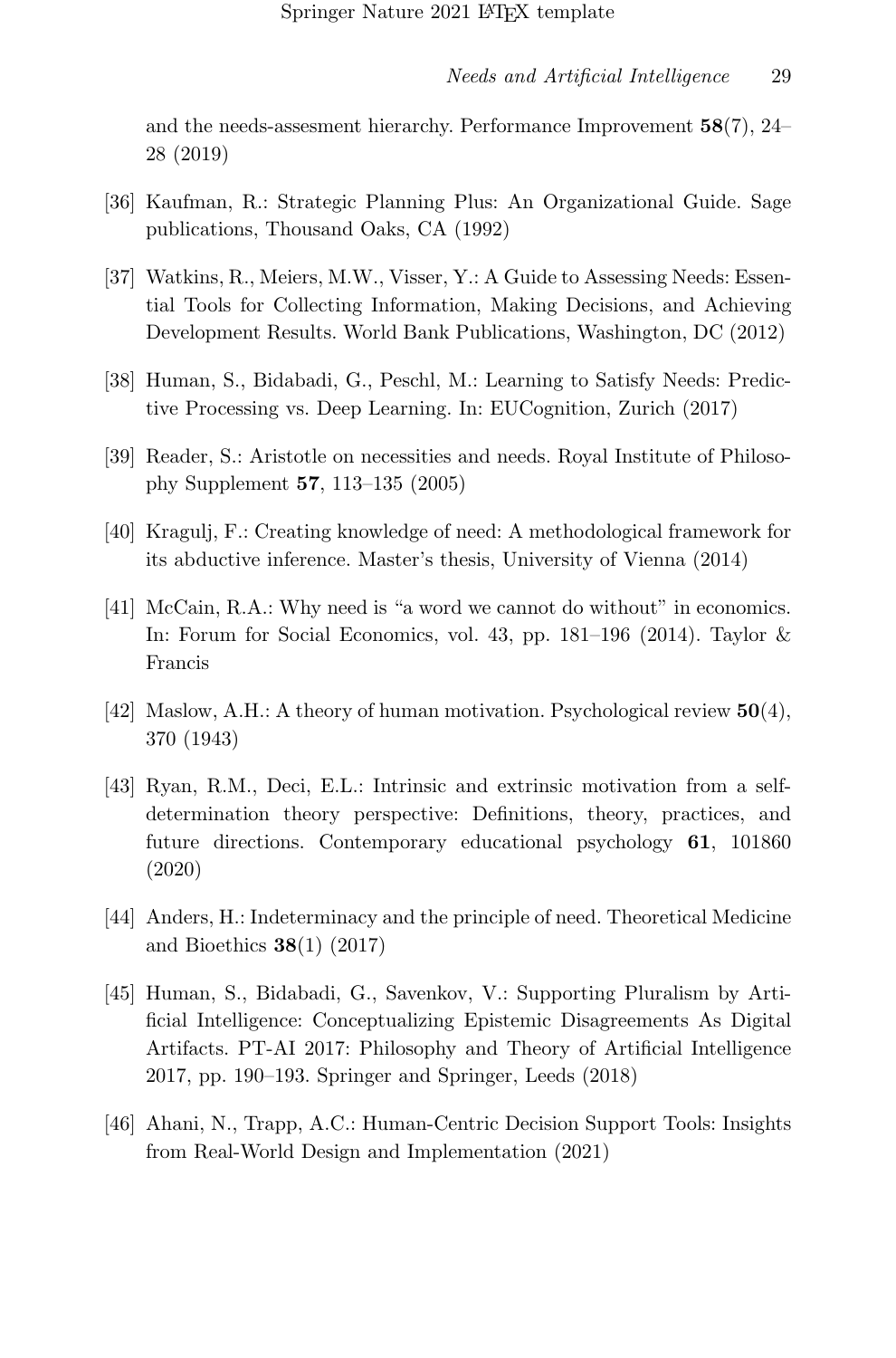- 30 Needs and Artificial Intelligence
- <span id="page-30-0"></span>[47] Law, J., Hassard, J.: Actor Network Theory and After. Blackwell publishers, Oxford, UK (1999)
- <span id="page-30-1"></span>[48] Latour, B.: Reassembling the Social: An Introduction to Actor-Network-Theory. Oxford University Press, Oxford, UK (2007)
- <span id="page-30-2"></span>[49] Cetina, K.K.: Epistemic Cultures: How the Sciences Make Knowledge. Harvard University Press, Cambridge, MA (1999)
- <span id="page-30-3"></span>[50] Jasanoff, S., Kim, S.-H.: Sociotechnical imaginaries and national energy policies. Science as culture  $22(2)$ , 189–196 (2013)
- [51] Jasanoff, S., Kim, S.-H.: Containing the atom: Sociotechnical imaginaries and nuclear power in the united states and south korea. Minerva  $47(2)$ , 119 (2009)
- <span id="page-30-4"></span>[52] Felt, U.: Five. keeping technologies out: Sociotechnical imaginaries and the formation of austria's technopolitical identity. In: Dreamscapes of Modernity, pp. 103–125. University of Chicago Press, Chicago, USA (2015)
- <span id="page-30-5"></span>[53] Alt, R., Human, S., Neumann, G.: End-user empowerment in the digital age. In: Proceedings of the 53rd Hawaii International Conference on System Sciences, Hawaii, United States, pp. 4099–4101 (2020)
- <span id="page-30-6"></span>[54] Human, S., Gsenger, R., Neumann, G.: End-user empowerment: An interdisciplinary perspective. In: Proceedings of the 53rd Hawaii International Conference on System Sciences, Hawaii, United States, pp. 4102–4111 (2020)
- <span id="page-30-7"></span>[55] Latour, B.: Science in Action: How to Follow Scientists and Engineers Through Society. Harvard University Press, Cambridge, MA (1987)
- <span id="page-30-8"></span>[56] de La Bellacasa, M.P.: Matters of care in technoscience: Assembling neglected things. Social studies of science  $41(1)$ , 85–106 (2011)
- <span id="page-30-9"></span>[57] Human, S., Cech, F.: A Human-Centric Perspective on Digital Consenting: The Case of GAFAM. In: Zimmermann, A., Howlett, R.J., Jain, L.C. (eds.) Human Centred Intelligent Systems. Smart Innovation, Systems and Technologies, pp. 139–159. Springer, Singapore (2021)
- <span id="page-30-10"></span>[58] Qi, P., Huang, J., Wu, Y., He, X., Zhou, B.: Conversational AI Systems for Social Good: Opportunities and Challenges (2022)